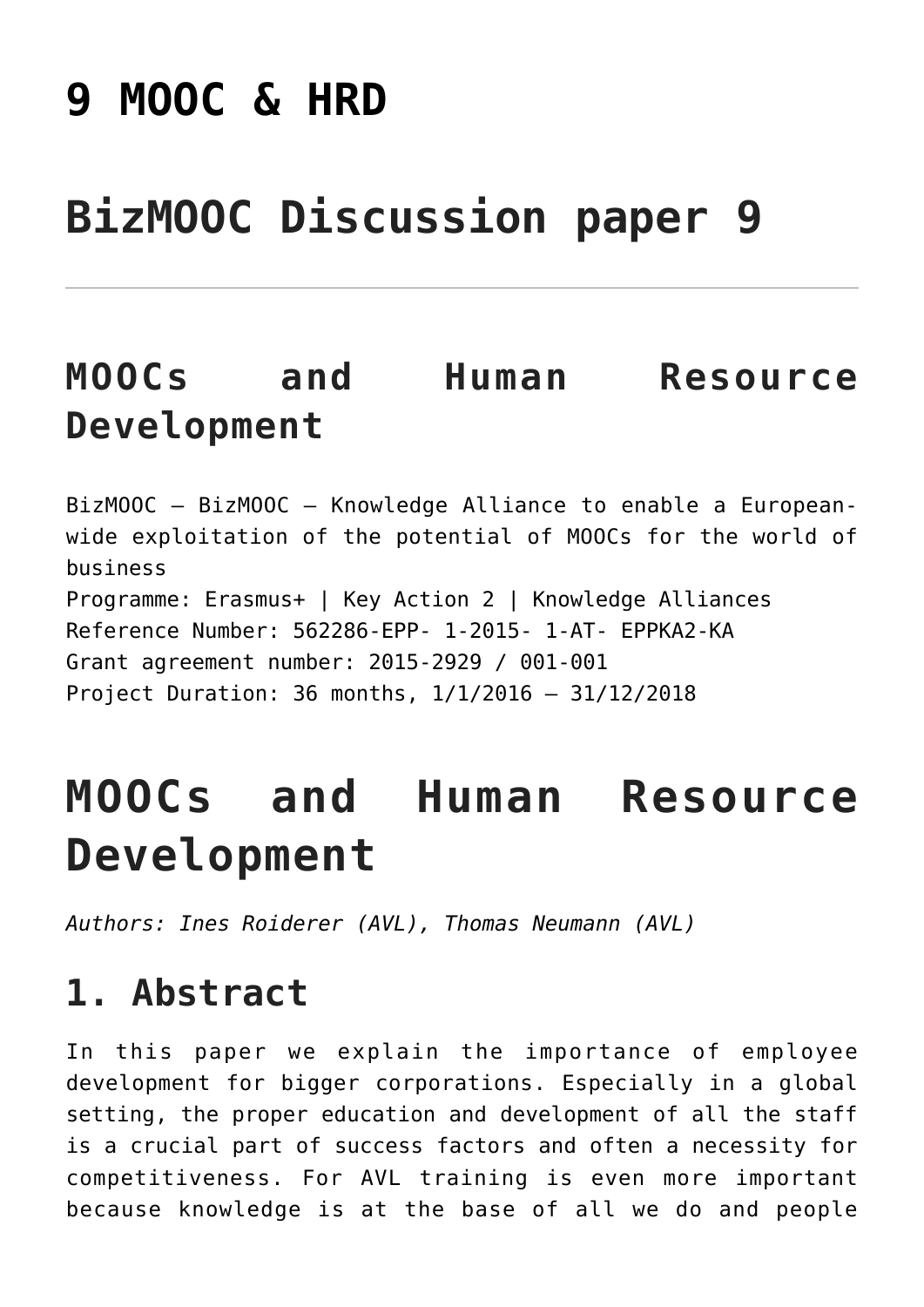thrive on innovation to achieve excellence. As a result of this high scale professional goal, educational entities within the company are very complex and often are comparable to public education institutions.

Being an innovative company requires offering innovative learning and teaching methods as well. Therefore integrating Massive Open Online Courses (MOOCs) into our training landscape is/was a decision that takes into consideration the needs of many different stakeholders within the company. This brings us to the Corporate Context in which we try to explain the difficulties and problems that occur when trying to implement this alternative training method. Since MOOCs can be seen as a "new" learning and teaching method, the social components offer new opportunities but also may cause serious threats for companies. Especially data security and work council issues have hindered or are still hindering the usage of such tools.

### **2. Introduction**

With the advent of Massive Open Online Courses (MOOCs), elearning has received a new appearance and has been transformed into a more contemporary and attractive learning method. Based on already existing learning methods, MOOCs have introduced new possibilities to enhance the currently available educational techniques.

The expectations concerning MOOCs have been high; however, many unsolved questions remain with regards to the quality assurance, the verification of the learner, the examinations, the recognition of these courses and many more. Apparently, MOOCs have gone through a 'fast cycle of hype and disappointment' (Banerjee and Duflo, 2014: 514). Nevertheless, even if MOOCs might not replace traditional face-to-face trainings in the near future, they have resulted in a sustainable impact on the e-learning world and facilitated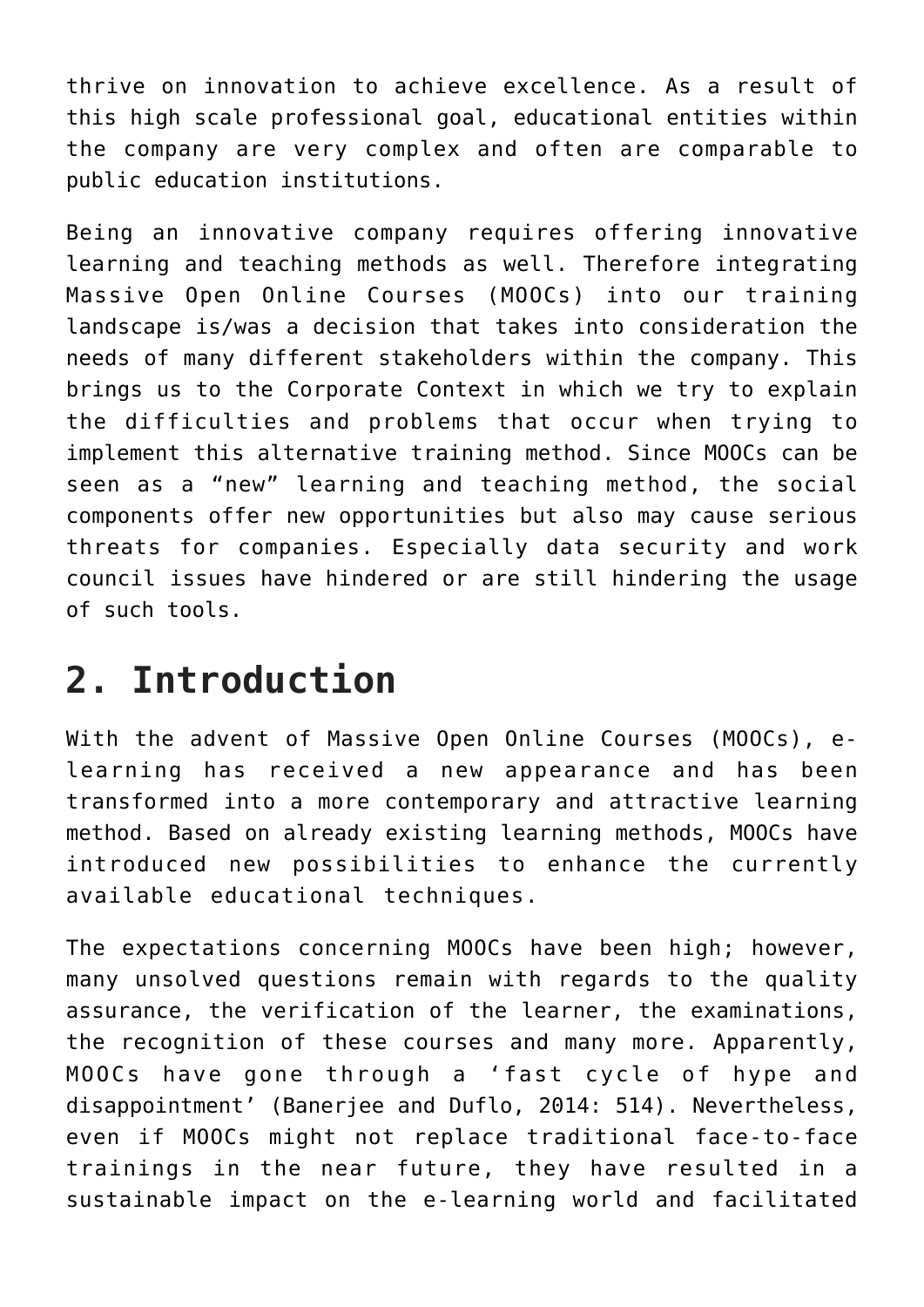access to knowledge worldwide.

MOOCs are not only a fine way for students from around the globe to enhance their knowledge, MOOCs can also be a valuable toolfrom a corporations' perspective. As the range of MOOCs is constantly increasing, proven by the steadily rising number of courses (Shah, 2015), more and more companies are engaging in MOOCs. It is assumed that companies of all sizes, and especially Multinational Enterprises (MNEs), can extract advantages from MOOCs for Human Resource Development (HRD) and training or recruiting.

Nevertheless, it has to be taken into account that the application of MOOCs does not only provide advantages, but can also entail some challenges for organisations. This paper is therefore going to have a closer look on the possible application of MOOCs in a corporate context.

## **3. Application of MOOCs in the Business Sector**

Some companies have already realised the potential of MOOCs as they can be applied in various forms in the daily business routine. Some businesses engage in the creation of MOOCs and utilise these MOOCs for staff training and development, others do not engage actively in the MOOC production, nevertheless they allow their employees to participate in these courses and in return, the employees get reimbursed. On the other hand, Small and Medium Sized Enterprises (SMEs) in particular often do not have expertise in HRD or they lack the infrastructure and resources needed in order to conduct successful and effective staff training (Hill and Stewart, 2000). In this respect, it is assumed that all types of companies can profit by the application of MOOCs and indeed, more and more companies are implementing and utilising MOOCs for various purposes. Examples from the MOOC providing platform Iversity include large corporations like L'Oréal, Deutsche Bahn,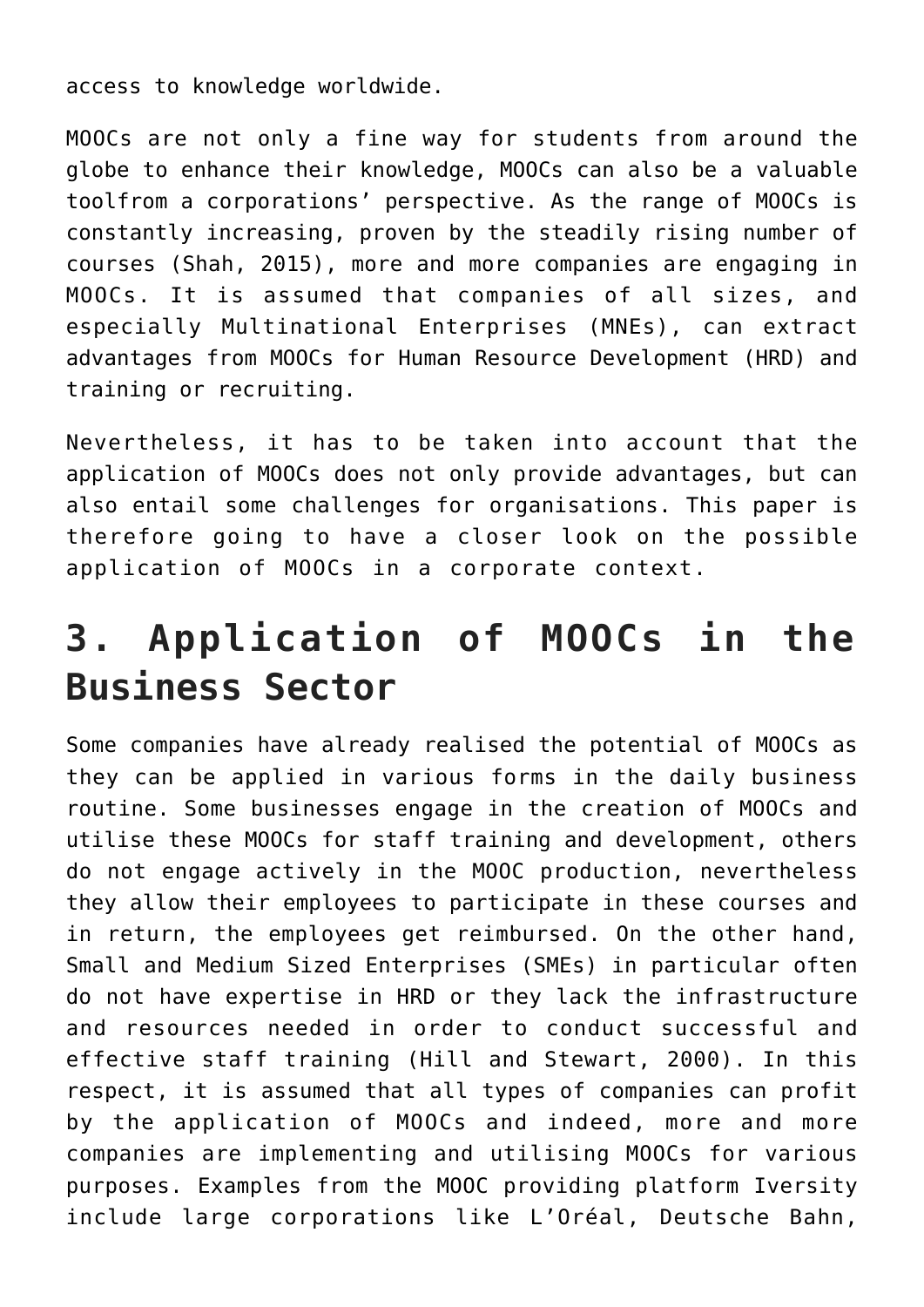Hermes, Variant, but also medium-sized companies like Dräxlmaier, Baur Versand and many more (Iversity, 2015a). Moreover, the platform Iversity offers for example a PRO version of courses, a for-pay offer specially tailored for the professional needs and staff development with a smaller amount of participants (Iversity, 2015a).

Furthermore, some businesses also produce MOOCs in cooperation with universities and offer these MOOCs afterwards on the aforementioned platforms. The accountancy firm KPMG for example produces MOOCs that can be accessed on the Iversity platform (Iversity, 2015b). The American business consultancy company McKinsey is engaging in the production of MOOCs as well; they are collaborating with the open platform edX (Lapal, 2015). Moreover, the British retail company Marks & Spencer is producing MOOCs in collaboration with the University of Leeds, and they provide their MOOCs on the platform FutureLearn (Coughlan, 2014). The platform FutureLearn has further collaborations with partners like BBC or the UK Government and they also work with 'professional bodies such as the Association of Chartered Certified Accountants and Institution of Engineering and Technology' (FutureLearn, 2016). Businesses like IBM, National Geographic or the World Bank Group are cooperating with Coursera (Coursera, 2016).

## **4. Important Aspects in the Corporate Context**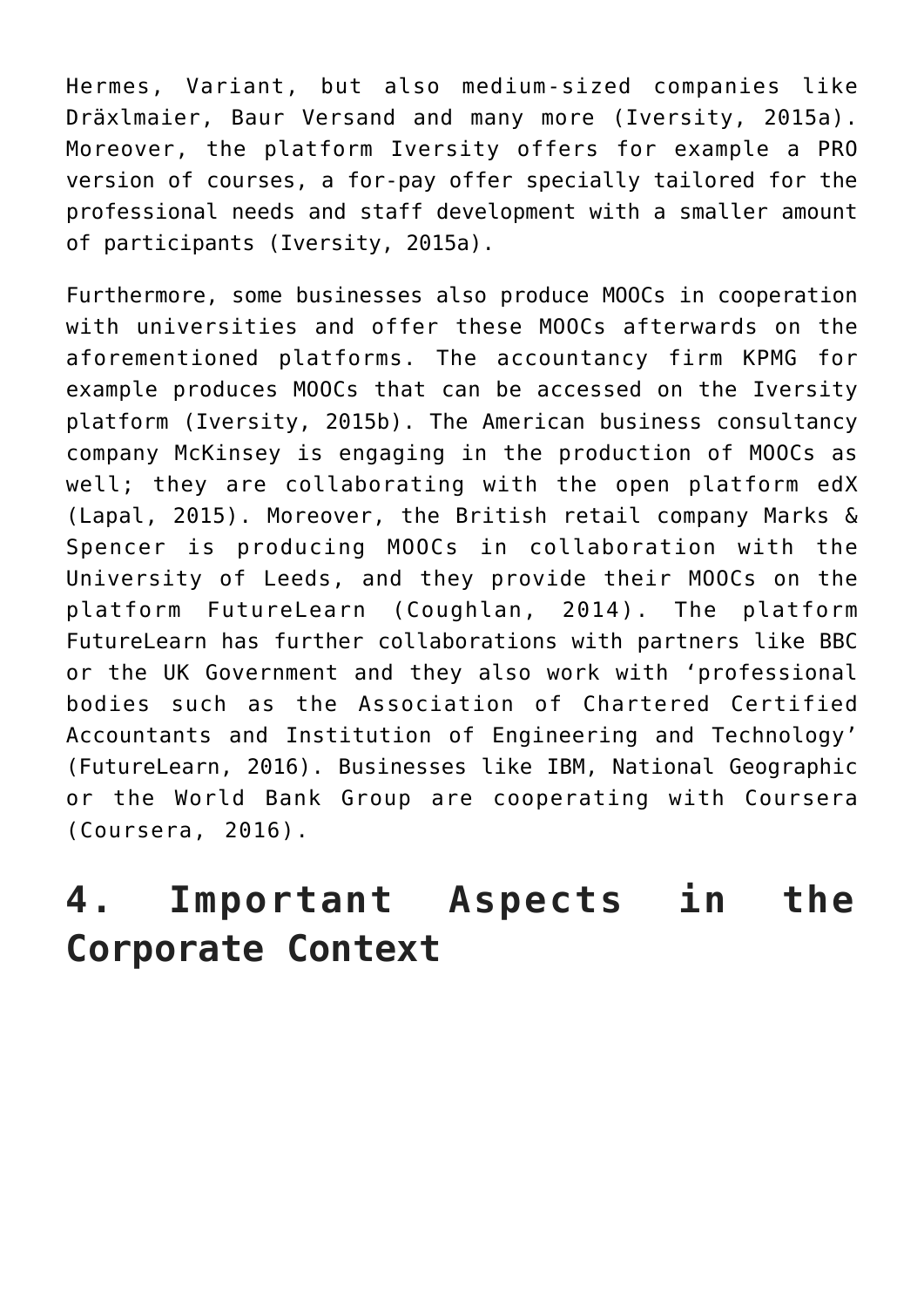

*1: Corporate Context (AVL, 2016)*

## **4.1. Data security – works council**

The current situation in most German-Austrian-Swiss (DACH) corporations is that there are strong work councils and data security policies that often do not allow the handling of employee data outside a company's IT infrastructure. Although, for example, the Austrian Data Protection Act per se is more like a privacy policy, and rules for each country within the EU vary substantially.

In this respect, setting up a MOOC platform, or allowing employees to successfully participate in external MOOCs, requires a substantial amount of effort. Various stakeholders have to be convinced and internal security policies, as well as external policies, have to be followed. There are several questions that need to be answered thoroughly before a MOOC project may be started:

- How do users access the system?
- How does the login procedure take place?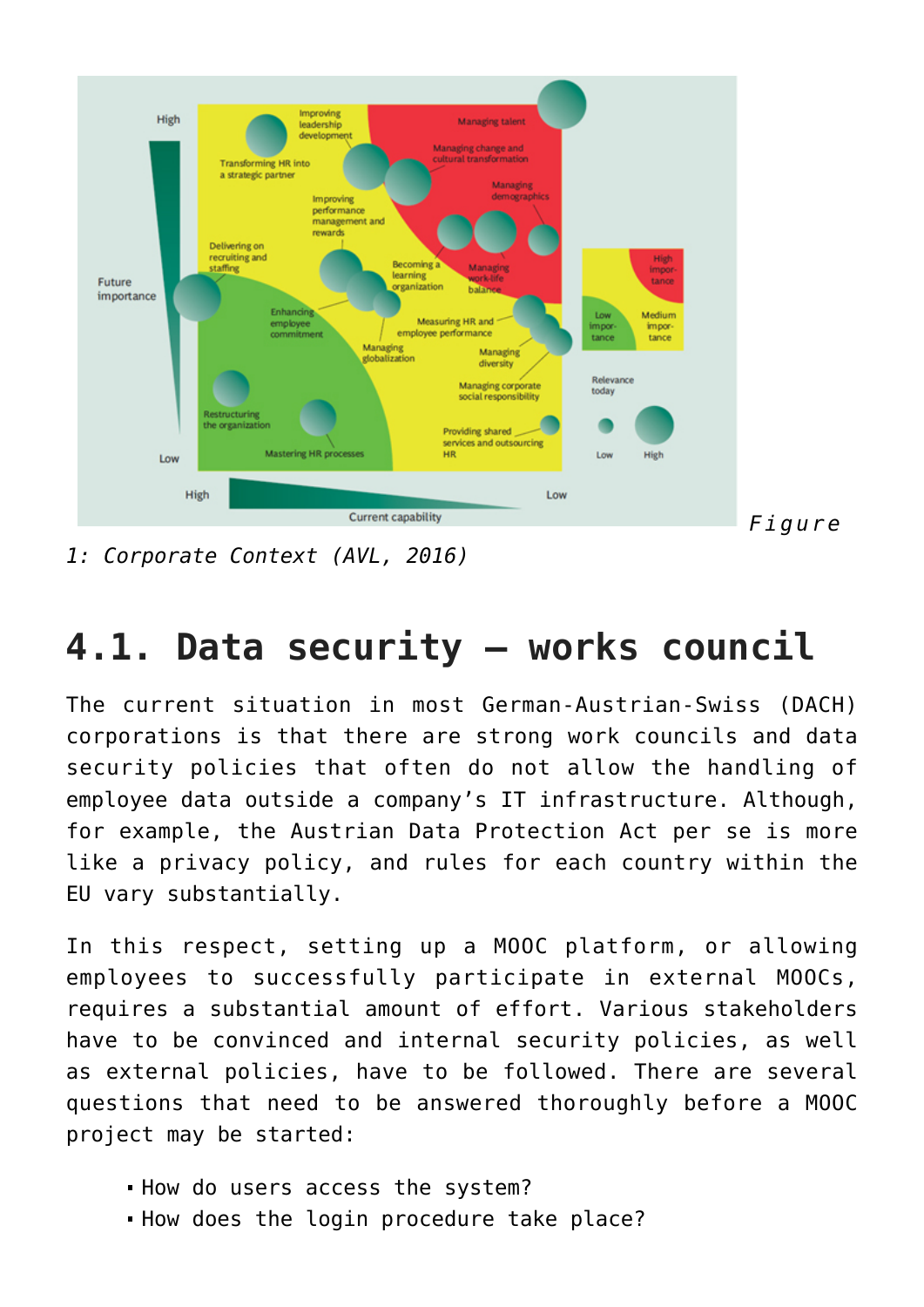- In which country is the user information stored?
- How is the user information stored?
- IT infrastructure of the MOOC platform?
- Backup policy?
- Period of safekeeping of user data?
- Reporting tools and functionalities?

## **4.2. Booking hours for educational purposes**

Tracking user progress is a specifically crucial and delicate matter. Since corporations may have different policies, MOOC platforms have to encompass them. For HRD departments it is always important to receive proper documentation of the actual user progress, as well as a thorough listing of the time spent by the user within the system so that the recording of working hours may be properly transferred.

## **4.3. Accreditation of education program into the learning history**

Accreditation of certificates received by institutions offering MOOCs has to take place alongside other legal negotiations such as additional contracts between the binding entities. In order to adequately accept and integrate certificates into the internal education history of a company, several steps have to be taken.

Screening the curriculum and comparing it to similar education programs can be seen as a first step. Not all of the content provided in a MOOC may be adequate for internal training needs. Moreover, since company specific topics will probably not be included in the MOOC's curriculum, missing or additional topics or courses may be highlighted or named within the internal learning path for a certain skill or necessary training program.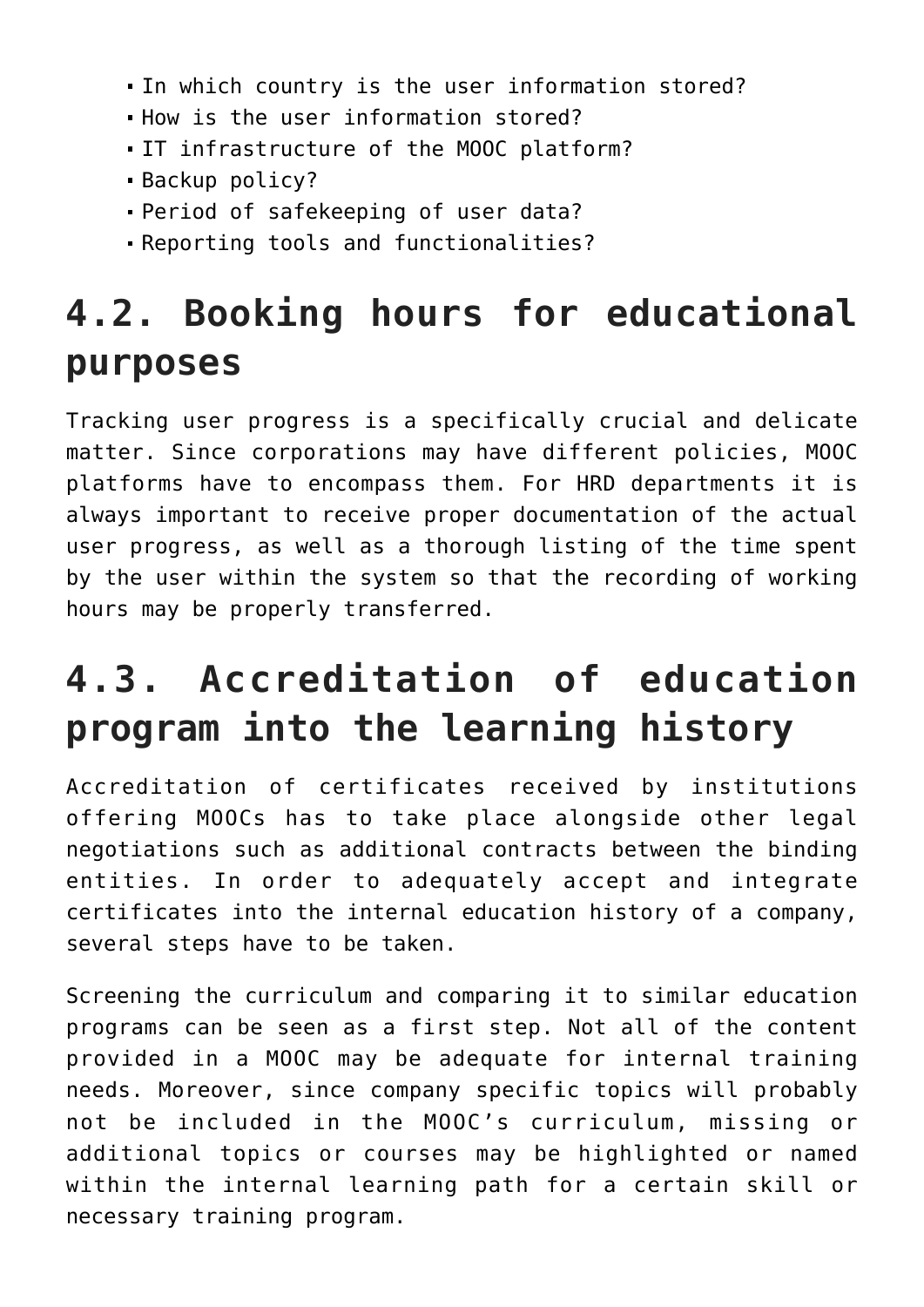Furthermore, a conversion of the workload has to take place. Since parts of a MOOC may take place outside of standard working hours, the amount of hours that may be required for a certificate needs to be converted.

Additionally, an agreement with working hours, taking place on evenings and weekends, needs to be achieved. Here the decision may vary due to country and company specific laws and regulations.

Finally, the outcome, meaning the achieved skills set or capability, has to be aligned with global development policies and therefore integrated into internal career programs.

#### **4.4. Company secrets**

Using MOOCs as an active part in the development path of an employee may cause a serious threat to compliance and business secret issues. Since the mindset and the culture of MOOCs are "open" and "interactive", the reference framework in which a MOOC takes place may counteract with the one usually lived within company. Therefore, it is very important to actively name those issues when discussing implementation strategies of MOOCs, to provide the necessary common understanding and guidelines for dealing with such issues.

## **4.5. Learning process**

The learning environment has to support the learning process by allowing learners to test new competences and by confronting them with graphical representations of their progress. Assessment tools need to be user-friendly and interactive in a way to engage and motivate learners. The synthetic representation of learning progress must be easily accessible from any part of the platform. Learners should be able to annotate the content with personal notes, only available to them, and with shared notes and comments that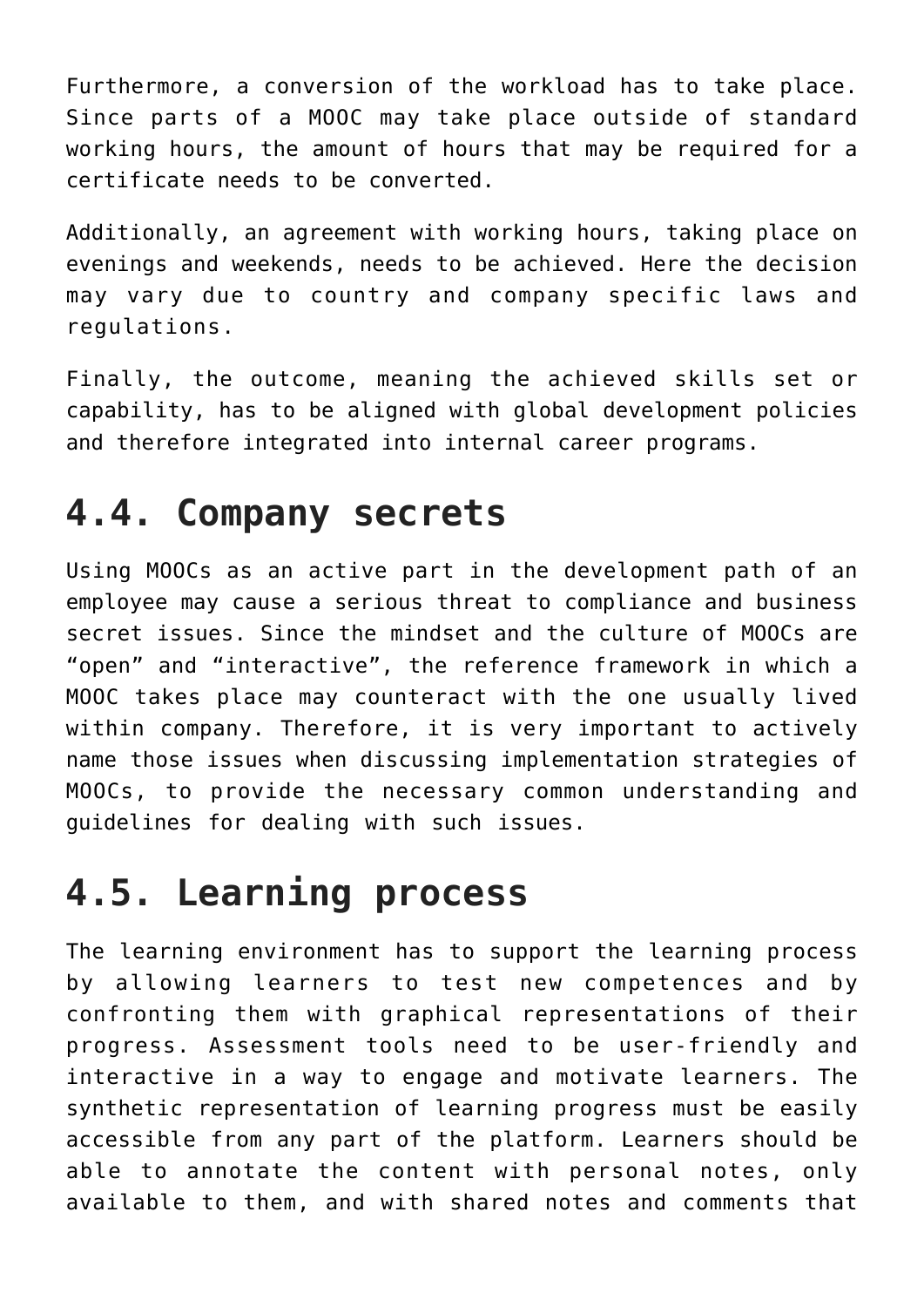trigger reactions from the teaching team and discussions in the learning community. In this respect, a certain equilibrium of individual learning and interaction is necessary in order to improve the learning success.

Moreover, learners should be able to connect to the learning experience with their own tools and devices, e.g. offline consumption of lecture videos, or integration of course schedules with personal productivity environments.

## **4.6. Learning community**

One of the often mentioned drawbacks of MOOCs is the lacking interaction between the course participants. This lack of interactivity might not be a big problem for private users, however, from a company's perspective this interaction might be one crucial factor for the learning success as with this interaction the contents are reviewed and repeated. In order to create a supportive community, a professional trainer / team of experts should guide and supervise the discussions and answer any questions that might arise regarding the content. In this respect, the trainer team should have the possibility to question the content and trigger questions in order to revive the discussions.

However, it needs to be taken into consideration that many learners are less comfortable when taking part anonymously in large groups and prefer the intimacy of small groups, eventually defined by similar characteristics like age, location, or interests. The platform should allow learners to find like-minded learners, and to define protected spaces for groups to organize a collaborative learning experience.

It is also important that the trainer team supports the learning community in this way, that there are no inhibitions as some learners might have the fear of posting questions in a forum as they don't want to show deficiencies in their knowledge in front of the community. This point is especially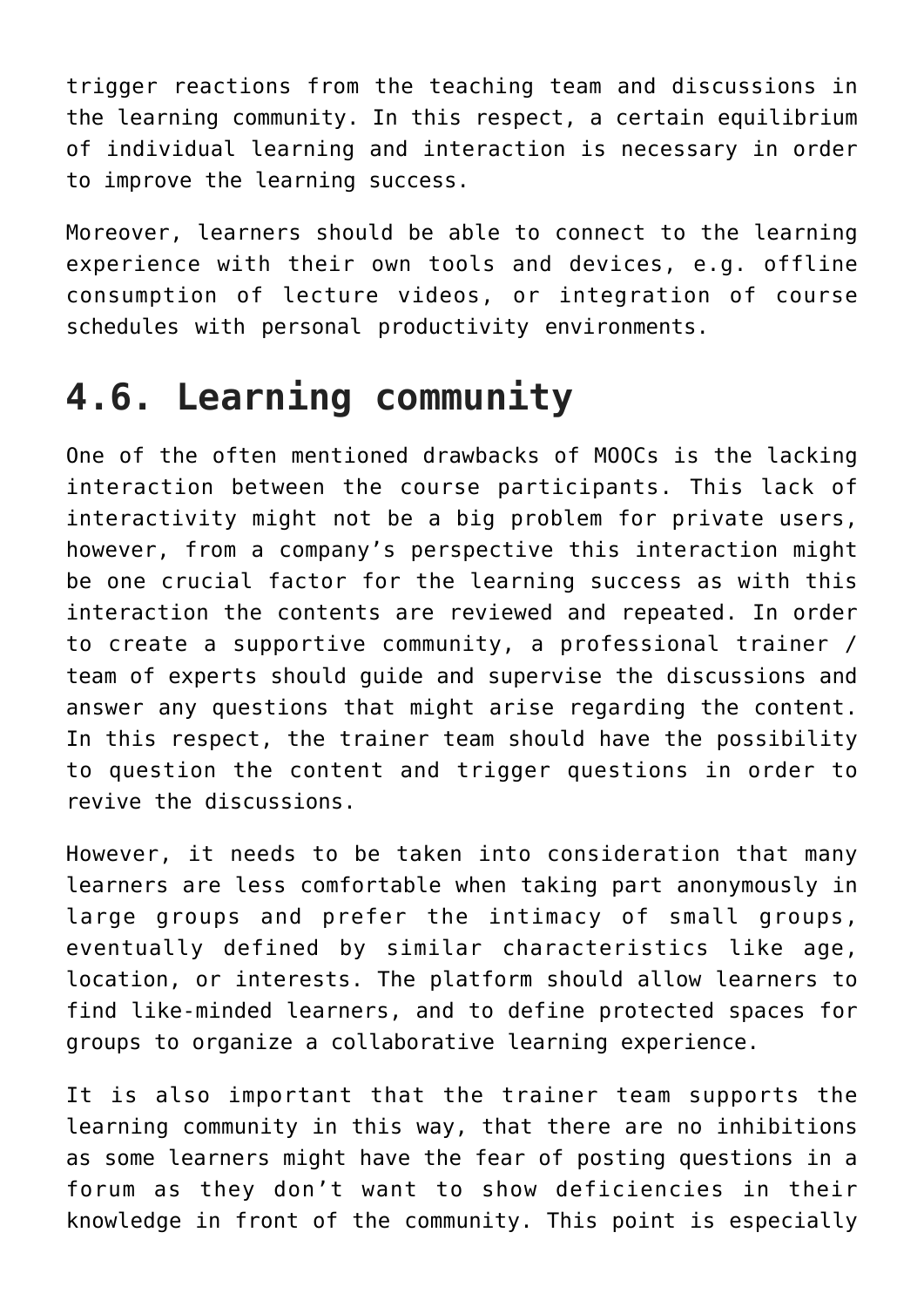important when it is visible who is posting questions and depends on the design of the forum.

#### **4.7. Quality attributes**

When looking at quality attributes like stability, scalability, usability, look and feel, extensibility, maintainability, security and performance, important questions have arisen (Bass et al., 2005).

On the one hand with respect to performance: Learning management systems have been designed for schools or universities with class sizes between ten and more than hundreds of students. Offering a MOOC to thousands of possible users requires a sophisticated technical infrastructure and scalable architecture.

On the other hand there is the need for a platform that would be easily extensible in order to implement alternative teaching methods like game-based learning, peer teaching and evaluation, and to connect to virtual laboratories.

Last but not least, the goal is to gain learners through an attractive online experience that meets their expectations about modern Web 2.0 platforms.

It has long been known within the academic sphere that studies on the efficiency of educational institutions and their processes often fail to include an international perspective and are far from taking cultural elements into account. Most meta studies on education take a national view as the basic element of analysis. (Koehl, 1977)

Moving from quantitative elements of education to qualitative elements within educational standards, it is important that all of the components of effective instruction namely, teaching, development of curriculum, training of teaching staff and all the assessment processes are linked to content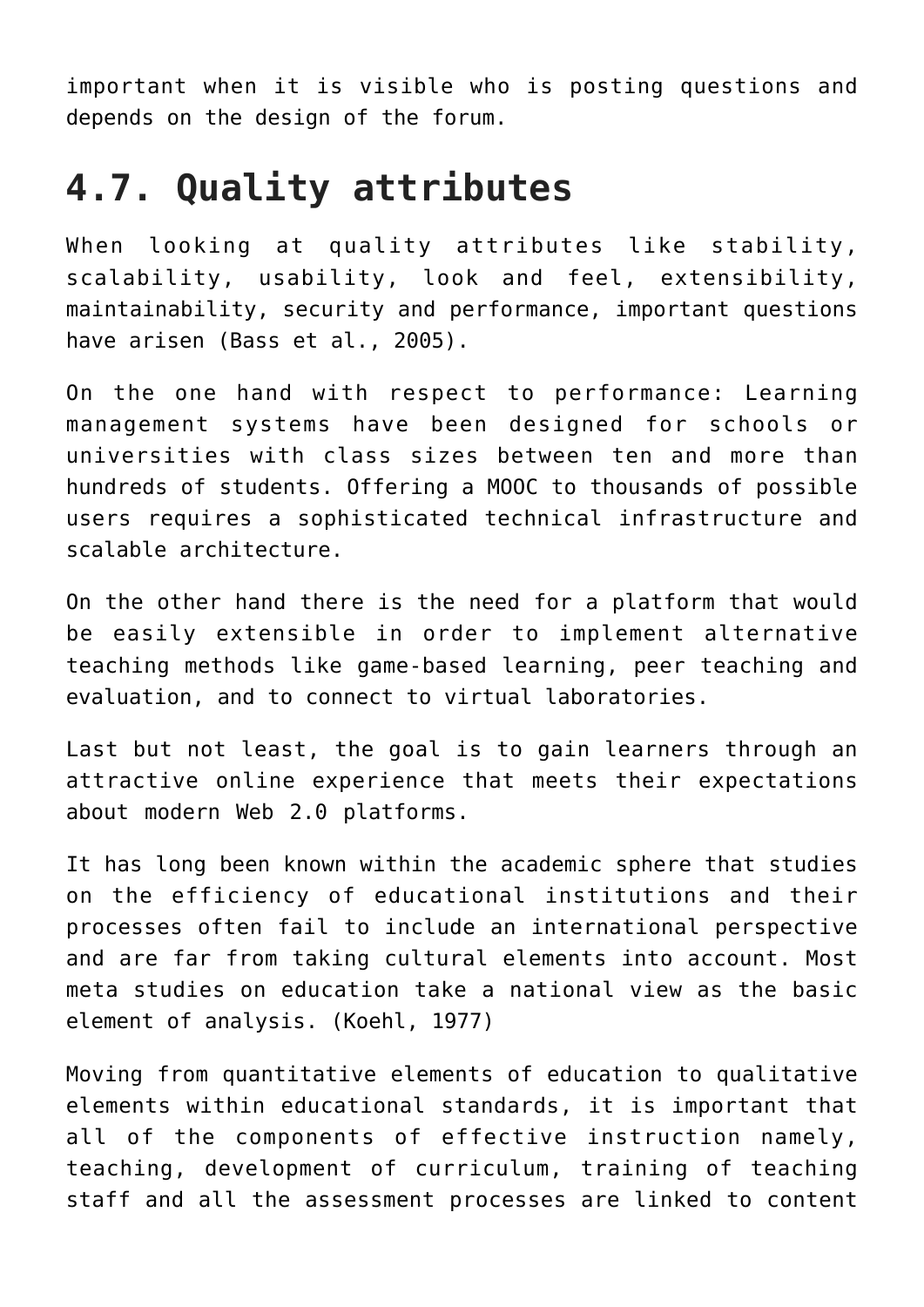standards. These standards need to be conclusive and organized around predefined ideas, skills, and strategies. Within these strategies, intercultural elements need to build a substantial amount of width and depth. Giesche (2010) states that interculturalization is a basic concept of today's society and a process through which an organization changes its behaviour, based on experience and research. By interculturalizing curricula it is possible to provide teachers and participants with the necessary roadmap to reach competence and proficiency and it helps them to acquire and extend their knowledge and skills along the way. A major key element can be seen in professional training and further courses for teachers and other educational staff. In order to guarantee participants the proficiency and all the advantages of standardized education, one has to make sure that the qualitative elements are interculturally sensitive.

## **4.8. Learning Content**

One of the most important elements of education and training is the learning content itself (Strebel and Keys, 2005). Especially in an international surrounding, the content has to be adapted to all intercultural aspects and differences. This is also very important when thinking about creating uniform trainings for an internationally active company.

In order to guarantee that educational standards are interculturally sensitive, the learning content has to be designed very carefully and in a sophisticated manner. By adapting contents to different cultures, different curricula and different teaching methods, quality and therefore intercultural success can be achieved.

Since the early 1990s, e-learning has been taking major steps in producing new learning contents with new technologies. Elearning is thought to be revolutionary, cost-effective, flexible and convenient. It is easily accessible, has global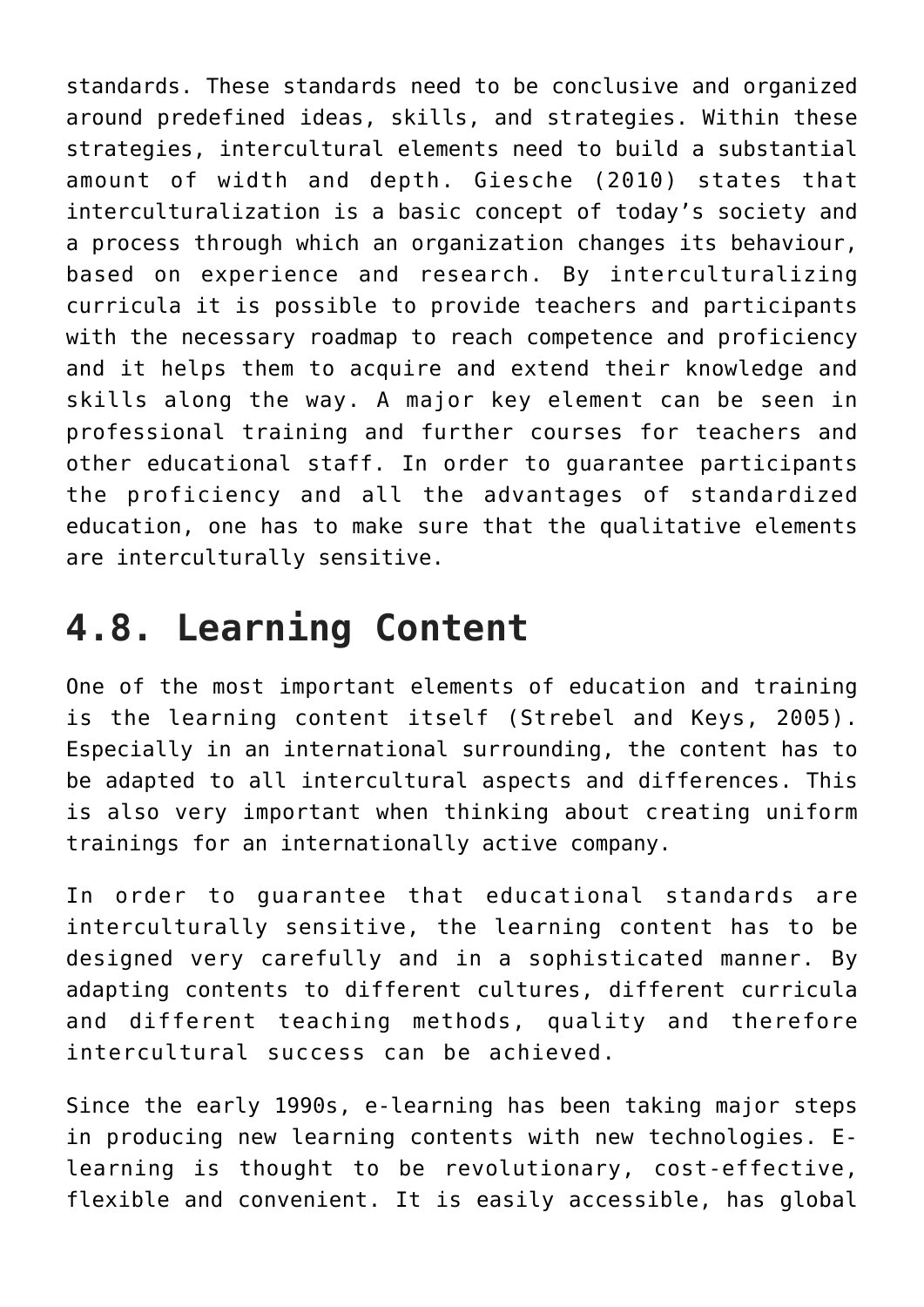reach and shows consistent characteristics. However, it does not automatically guarantee success as it has to be connected with the culture, the strategy and the orientation of the institution or company by which it is implemented (Stamatiadis and Petropoulou, 2006). Especially when thinking about implementing a uniform e-learning course that should cover very diverse cultures, the learning content plays a crucial role in order to achieve a high learning success.

The goal is the mastery of knowledge and to provide support for reaching a diverse population of participants, in terms of culture and migration background. In this respect, the learning systems need to be improved and on-going evaluations of content and development in teacher training need to take place (Shepard, Hannaway and Baker, 2009).

According to some experts in content creation, the changing of educational systems to qualitative systems are going to fail because standards and assessments may not reflect the actual knowledge of the participants (National Research Council, 2008). Furthermore, it has been seen that poorer schools and institutions cannot meet these standards, because they do not get sufficient support and therefore they cannot ensure equity. Schools are divided into different branches, intensifying the illusion of a homogenous group of participants, so that teachers are less prepared for heterogeneity. The actual class, concentrating on the instruction of the teacher, rarely forces participants to interact with each other, and therefore intercultural learning fails. The same problems are likely to arise in an e-learning environment in an internationally active company. Therefore, the careful creation of the contents needs to be emphasized in order to avoid those mentioned homogenous groups and promote heterogeneity in the online classroom. This is very important in order to ensure that all the different employees can be trained at the same level and have the same valuable output of the online course.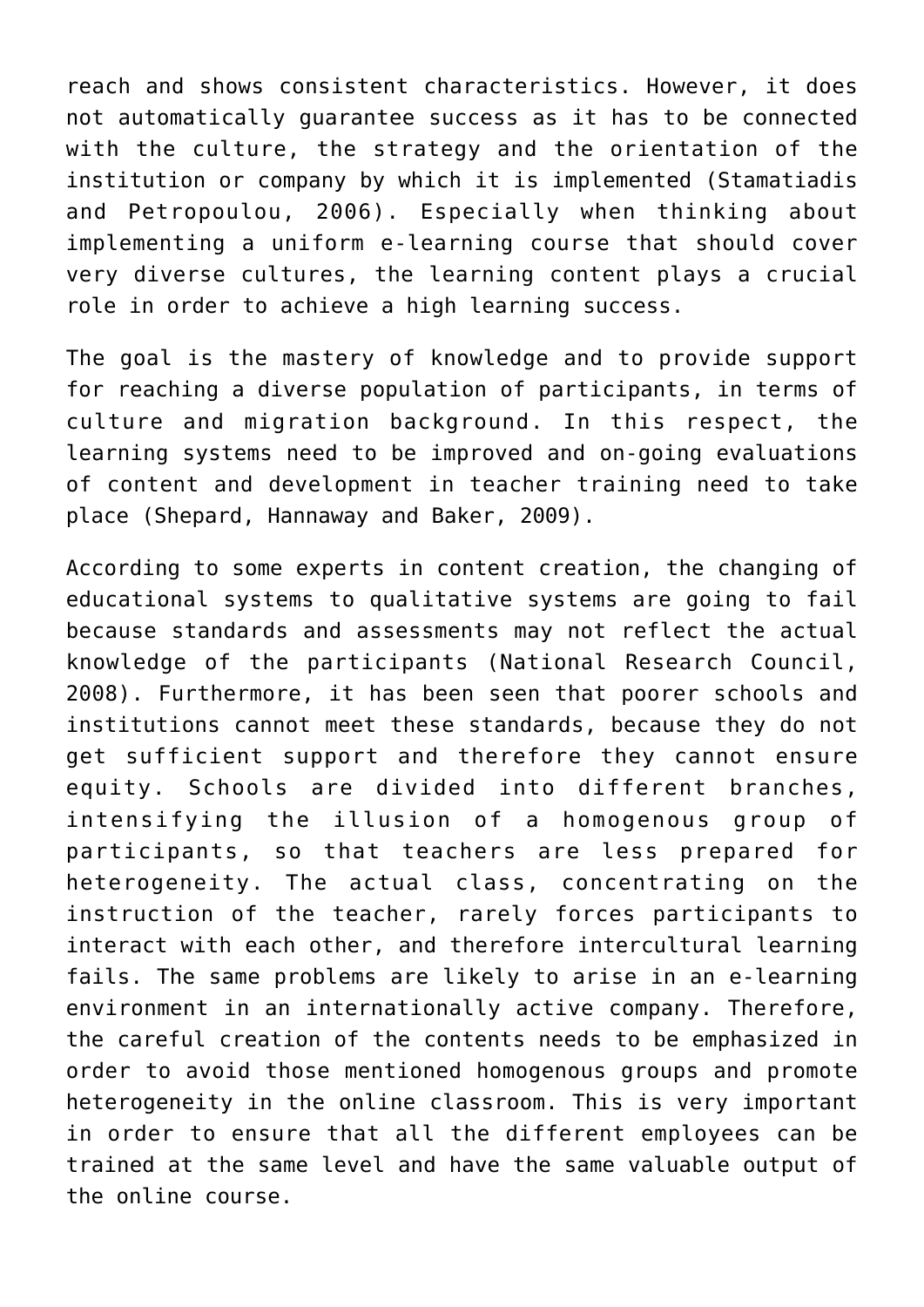A major precondition for the production of qualitative content is the definition of specific standards, where participants' skills and knowledge requirements are particularly described for every topic and department. Therefore a thorough collaboration of every department within the administration, the executive personnel and the policy maker needs to take place.

In order to enable countries to adapt to high-quality educational standards, considerable efforts should be taken in the development of systematic examinations of assessments and curricula from high-achieving countries. Special interest should also be put in researching assessment tasks, which reflect higher-order thinking and performance skills.

Another point might be the production of learning sequences and evaluations that measure both content knowledge and higher-order problem solving skills. Measuring the knowledge of content has been a widely distributed concept in the past but measuring or testing skills, such as adapting one's knowledge to answer new and unfamiliar questions, is difficult to do in a reliable way. It will involve a lot of work, and much more research is needed in order to offer fair und useful evaluation methods. One needs to find out how participants' increasing competence can be supported or advanced and what methods need to be applied in order to adapt these methods for intercultural education as well.

When it comes to teaching and correlated pedagogical methods, it is important to focus on participants' learning, to ensure that all participants successfully reach the goals set within the system and to provide guidance for educational improvement. There is enough expert knowledge on how to create tests, curricula and design new policies for educational standards. However, especially in education, there has been a lack in adapting teacher trainings to intercultural competences and a sensitive handling of participants with migration background. Teachers lack the training to interpret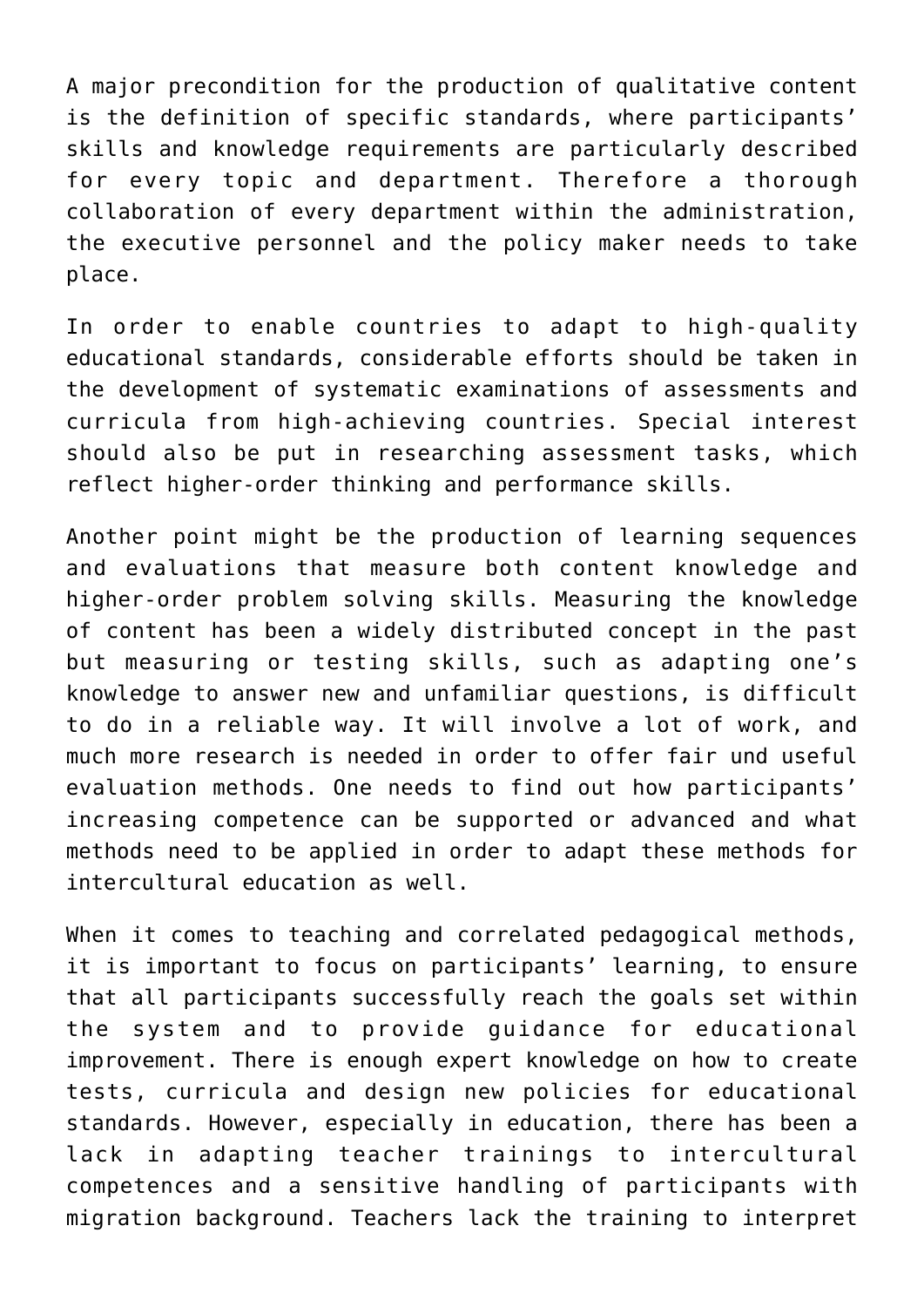data about their participants and often do not know how to adapt instruction for struggling participants (National Research Council, 2008). It is also known that teachers often do not have the necessary proficiency and knowledge about the topic they are instructing. This means that they are not able to teach in both ways, meaning engaging with conceptually deep content and dealing with varying levels of knowledge of the participants, especially when they are speaking in a secondlanguage (Neumann, 2011). This point is again important when a company is thinking about implementing online development across several countries. The trainers need to be well trained in order to be able to react to different levels of knowledge or different levels of interaction. When it comes to employee training in particular, it is crucial that all the employees are active in the course and have the same outcome.

Through changes within the field of pedagogy itself and intensively advancing technologies, one has to take into account that teaching will become more and more intercultural in the future. Universities and schools have invested large amounts in the development of virtual learning environments, e-learning platforms and online lecture rooms, offering education to a broad range of different participants from all over the world, detached from space and time.

The World Wide Web offers an easy, logical and intuitive way of accessing content, and because of the on-going improvement of these systems acceptance, especially of newer technologies like learning management systems, is still growing (Neumann, 2009). The integration of standardized content has been one of the major reasons why learning management systems have been developed and are still being improved.

For Schulmeister (2005) these database systems are essential for today's educational systems and the growing challenges for teachers. "The content in question is being maintained and managed on database systems in the background, giving the user, meaning the participant has access to highly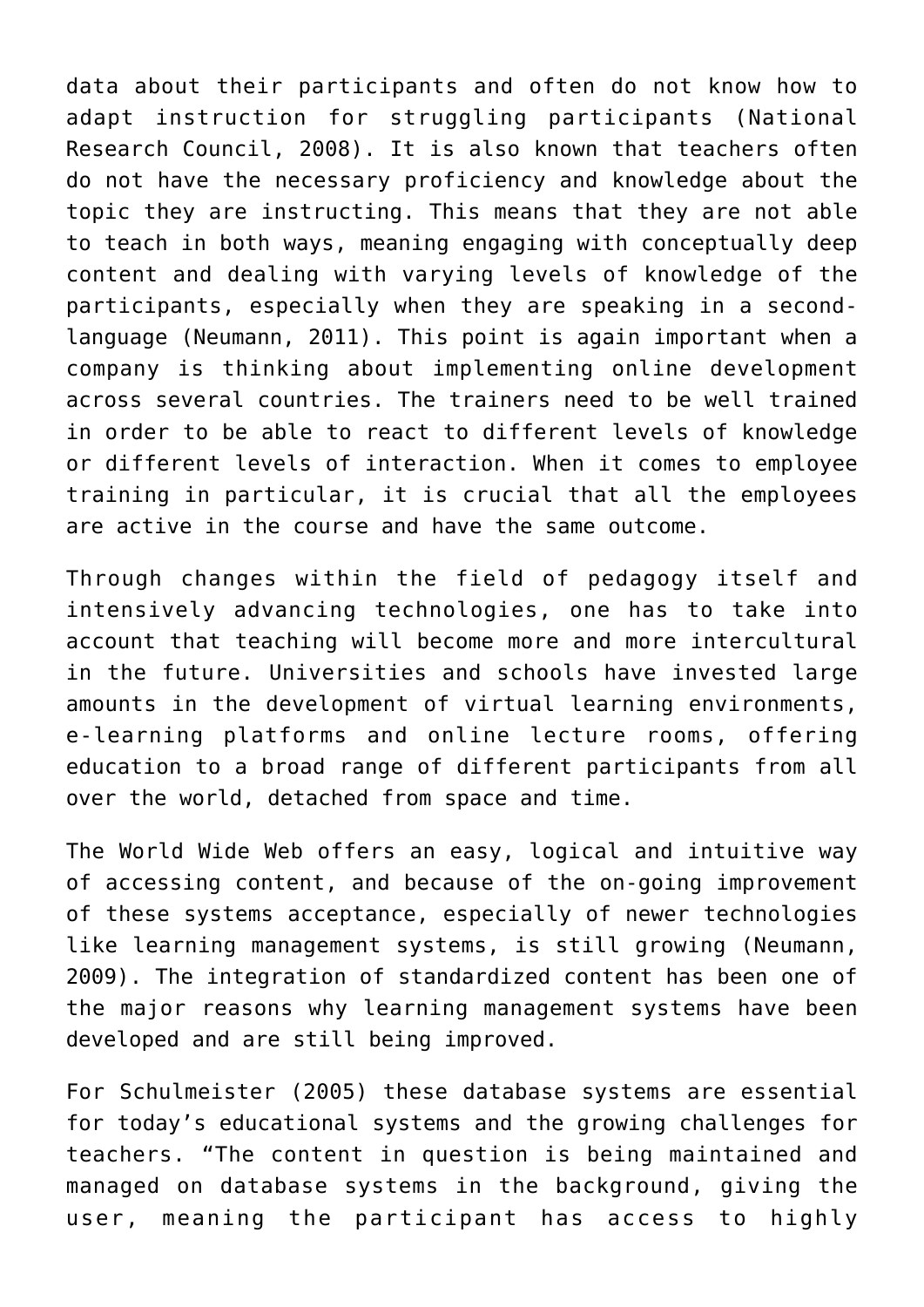individualized content, specifically targeted to the participant's learning progress. This progress is being tracked automatically and there is no installation of software required, everything is on the internet." (Schulmeister, 2005).

The term VLE (Virtual Learning Environment) is nowadays used to describe complex pedagogical learning management systems which combine many old, but proven, and new approaches in didactics and pedagogy. There are numerous universities and schools already using online assessments for subjects like mathematics, writing and also science. The effectiveness is seen as being as reliable as the 'old' written version, and it is much less expensive. However, these new technologies haven't fully stepped foot in today's educational standards due to a lack in the acceptance of traditional teachers who don't believe in the new learning technologies and don't think they are reliable.

Regarding the issue of the learning content from the company's perspective, the following issues need to be considered. The trainers have to be able to react to different knowledge levels and differences in the cultural behaviour in order to promote a heterogeneous group. Nevertheless, the content itself also has to be adapted to the various cultures, as well as the learning method and examinations that should be adjusted to the different needs, as every culture has different preferences in learning. E-learning offers a lot of new possibilities, especially regarding uniform international training, however these new tools need to be applied accordingly.

## **5. State of the Art of MOOCs in Human Resource Development**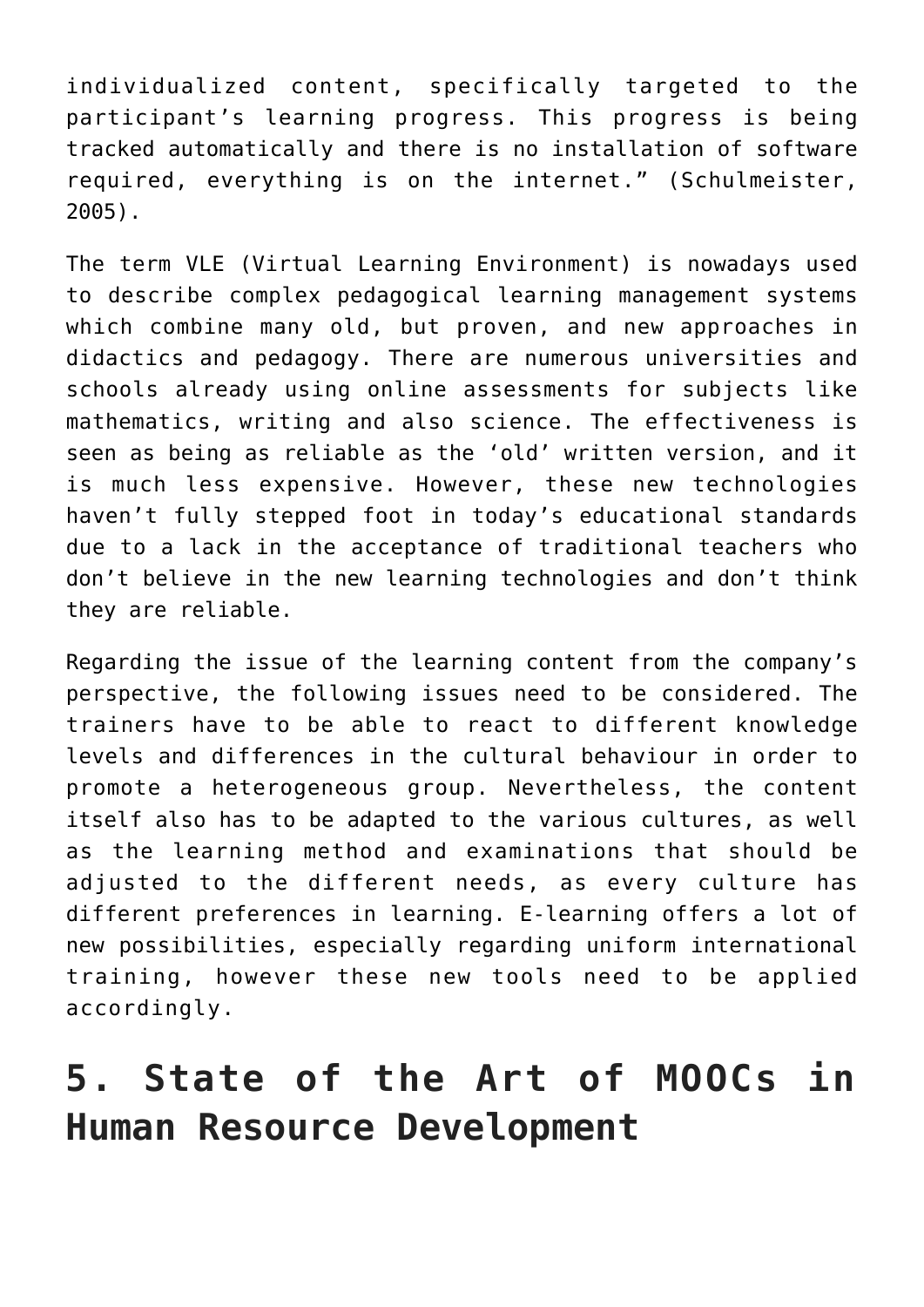

*Figure 2: Positioning of Online Training Possibilities (AVL, 2016)*

In HRD MOOCs are used to maximize global organization training and are building a variety of MOOC learning solutions for the employees' professional development as the average annual expenditure per employee is increasing. The reasons for committing to trainings vary: improving product quality, introducing technology to gain operational efficiency and reducing errors. For HR it is important to analyse the effectiveness of the trainings to identify benefits that have in addition increased the operational effectiveness. In order to provide a holistic view of the training a return on investment performance analysis on the employees who attended the training has to be conducted.

HR works closely with management of all levels in order to define how valuable trainings were relevant to the effectiveness of their organization. For example, when accidents in manufacturing facilities are reduced because employees get trained in safety at work, it may also be possible to quantify the amount of time quality assurance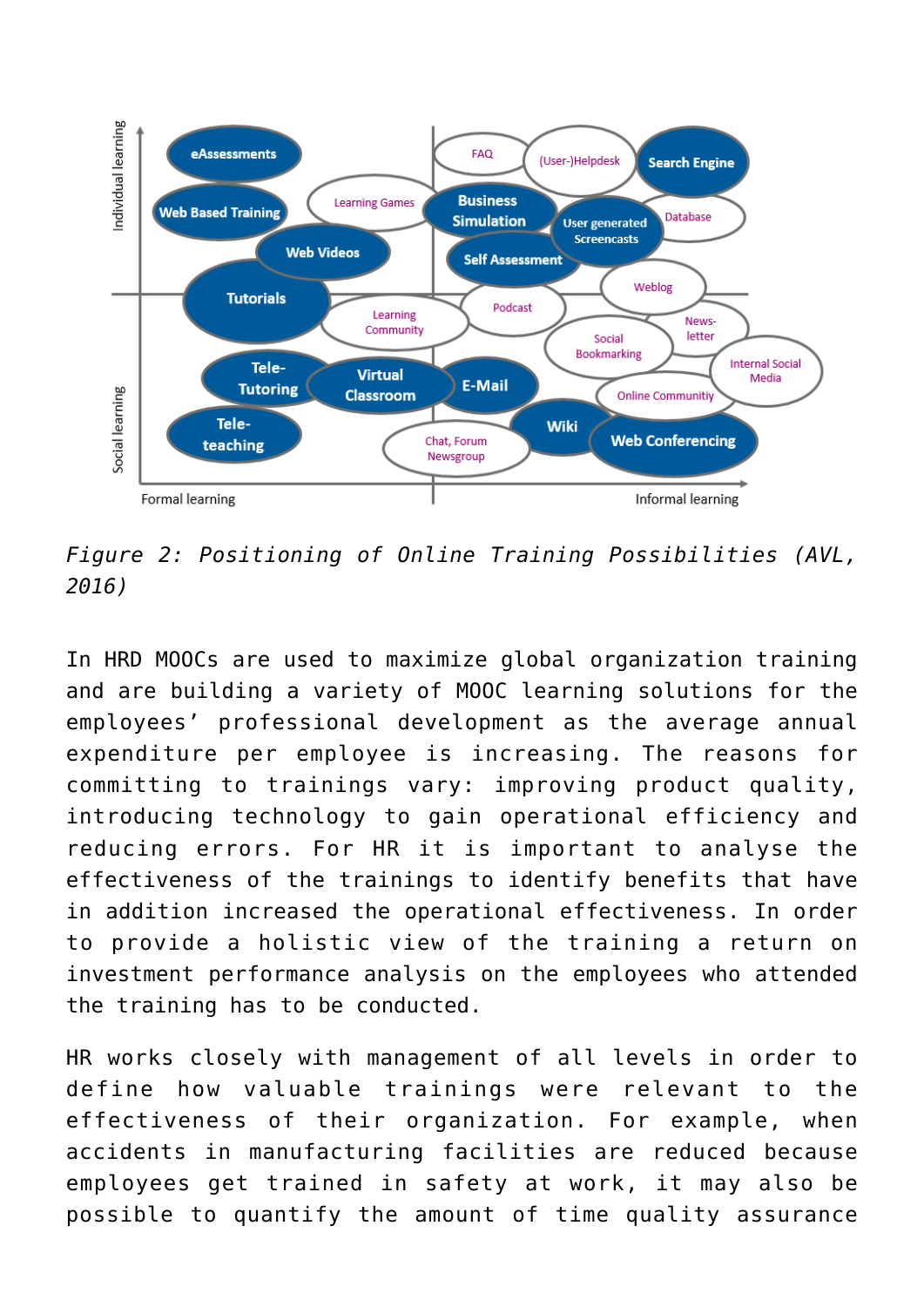representatives spend in reworking products prior to shipment to customers. Tracking all this may also relieve the budgeting process as for instance, based on an approved record of training cost per employee, HR can evaluate the expenses for the training of new employees. In addition, comparing the training cost per employee with similar organizations, the data can be helpful for HR to justify training initiatives for their organization. Developing the skills of a company's own manpower is an important way to enhance the competitive ability in the market (Esen and Collison, 2005).

Regarding the State of the Industry Report (ASTD) in 2012, companies have spent about \$ 1,200 per employee on training annually. Companies can amortize investments in course content development and potentially save costs related to a company's training. An increased interest in MOOCs is caused by the stagnant economy considering the high cost of achieving college degrees to be in demand for today's job market. MOOCs provide positive effects for training through partnerships with companies such as Udacity and Coursera. There are various reasons why this model could make sense for companies today. Some of the most attractive features of MOOCs are their combination of autonomous learning and online collaboration with colleagues and lecturers, so developing an effective MOOC for corporations should be done in the same way as any other HRD intervention.

An important first step for developing a MOOC for an organization is to ascertain a needs assessment or analysis to determine which manpower skill-gaps should be addressed. Corporations are flexible in developing a MOOC for their own purposes or using free MOOCs offered at distinguished universities. Nevertheless, MOOCs could be a significant aspect of an employee's development plan – and also for cost reduction – instead of sending the employee to several conferences. Some organizations, like Yahoo, collaborate with Coursera to provide employees with access to MOOCs for various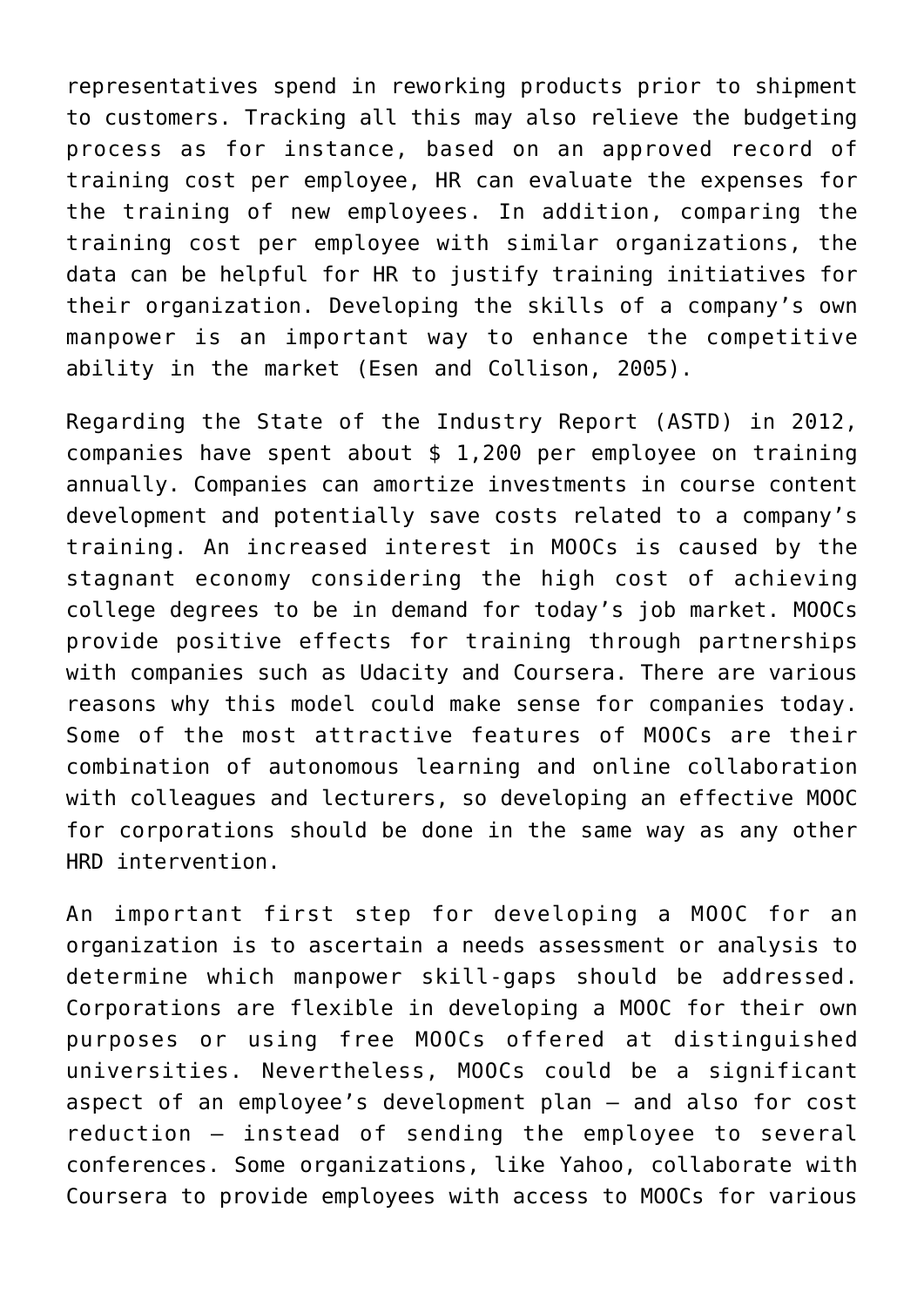topics such as Cryptography, Java and so on. After completion of a MOOC they receive a certificate of completion. This certificate strengthens the motivation that the organization deems to be important for productivity.

Moreover organizations have changed their way of thinking towards providing their employees training. Corporations focus on employee development opportunities that act immediately on the employee's performance. MOOCs are therefore perfect since employers put the career development in the hands of the employees. Hence employers can order development requirements as conditions of employment and allocate time during the month or year for professional development. The implementation of MOOCs in multinational corporations has many benefits to HRD as they can be considered a tool that assists HR in developing multinational learning communities. This can be challenging for those who organize these learning environments. Today it's important to collaborate with others and learn in a diverse workplace – this is an important aspect of professional development. Employees who cannot collaborate with others from diverse cultures and backgrounds fall behind employees who do not have this ability as this often means the difference between success and failure in business (Slotte and Tynjälä, 2005).

Online education does not constitute a threat to company revenues or branding. Using MOOCs for employee development provides enormous benefits including accessibility, affordability and specific training. The specific training allows collaborations to develop employees' skills and possibly gain competitive edge. Moreover companies need every tool to grow in a competitive global marketplace.

### **6. Possible Future Trends**

Finding answers:

Data Security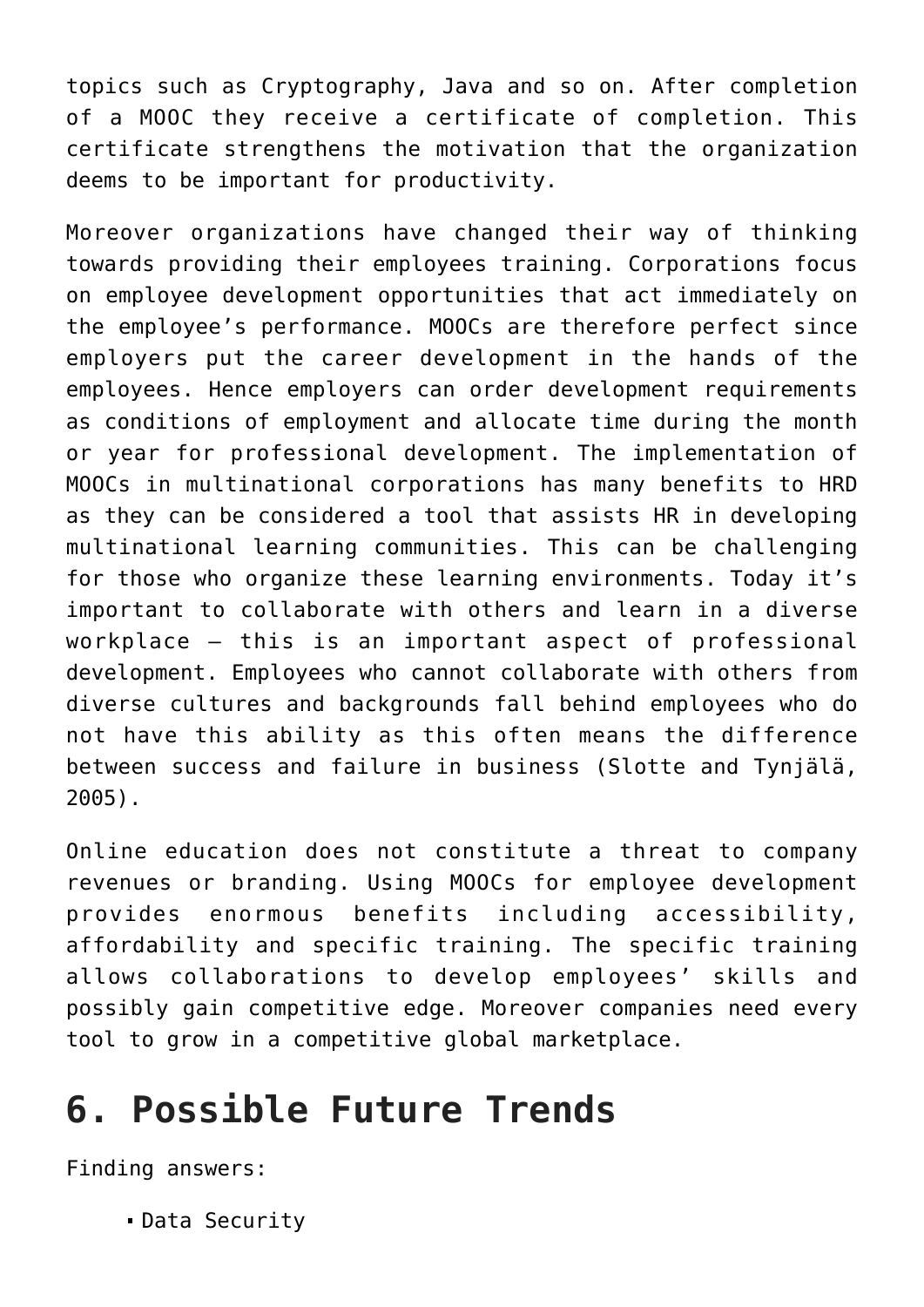- Measurability of applicability & outcome
- Global applicability for company context
- Legal framework

E-learning, new forms of IT-solutions and social media platforms have fundamentally changed the way the world thinks about learning today. Especially in the last couple of years, it has become clear that e-learning offers much more than just simple e-papers and online testing tools. Learning management systems (LMS) are powerful environments that allow participants to achieve the required content in different forms, at different pace and intensity. Therefore, it can be said that such technologies are tools to show best practices for living sensitivity and adaptability. It is not just the single use of these methods; it's the combination of face-toface training, online tutoring and group learning via Facebook etc., just to name a few possible fields of application.

This 'almost' new learning concept actively asks for the participant's input, meaning that the learner develops knowledge through visual and auditory input, and furthermore, applies the knowledge to solve given tasks in a specific setting. On an intercultural level this means that it is possible to give the participant a deep understanding of the culturally flavoured topic first, and later give the learner the opportunity to put into practice the newly achieved knowledge. This memorization process may be the 'birthplace' of intercultural knowledge, which will lead to intercultural competence and sensitivity.

An important aspect of today's education should definitely lie in the creation of interculturally sensitive learning materials. Content should give pupils the opportunity to develop skills in intercultural competence. These skills should form

"…knowledge and understanding of diversity, social justice and equality, globalization, peace and conflict skills, critical thinking, ability to challenge injustice and inequalities,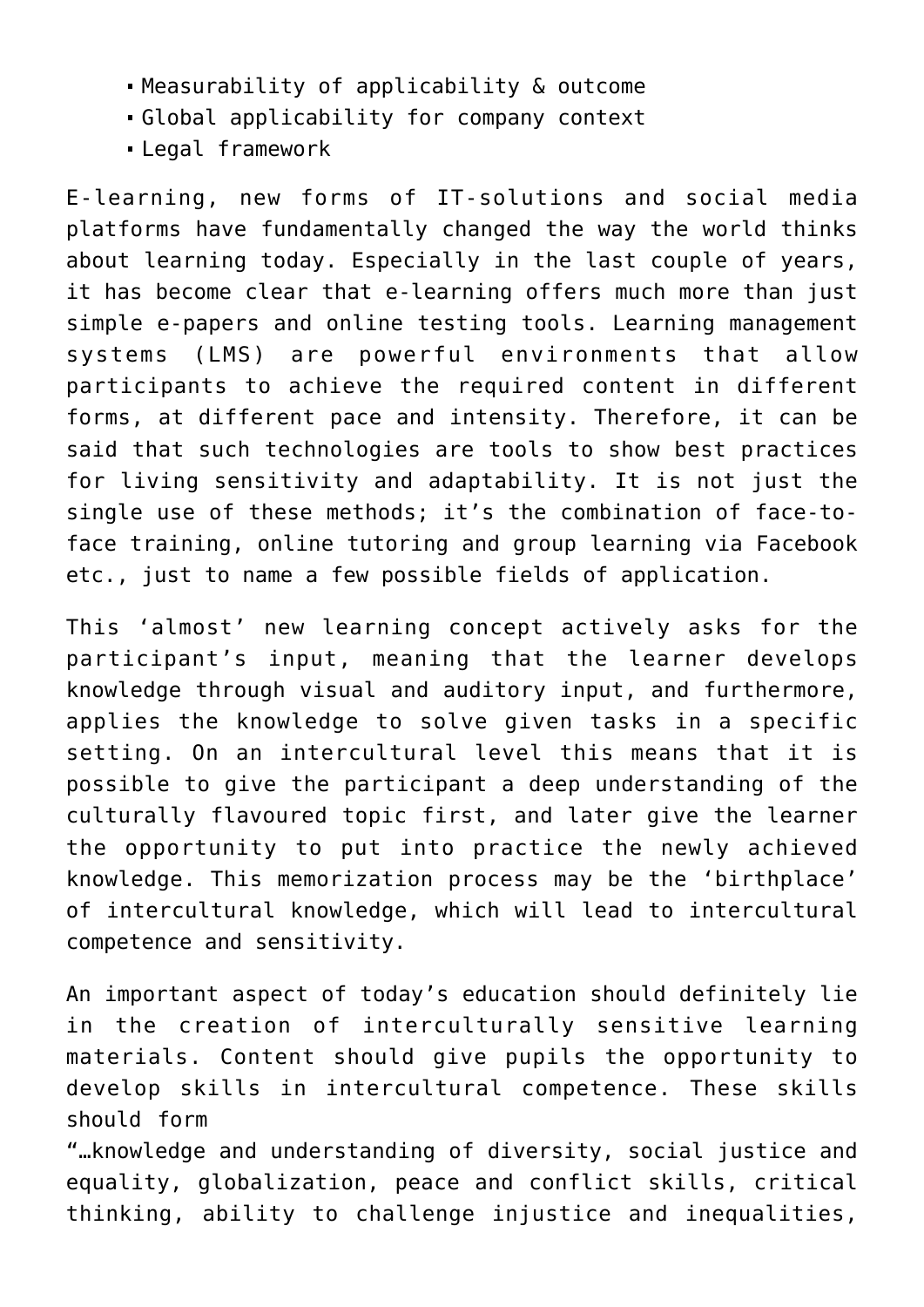ability to argue effectively, cooperation and conflict resolution skills, autonomous learning, ability to make informed choices, values and attitudes, sense of identity and self-esteem, tolerance, solidarity, empathy." (Sercu, 2002)

So the responsibility for generating material, including these intercultural aspects, lies in the hands of the textbook authors and the policy makers behind, "…helping to translate the general educational principles into concrete suggestions for cultural sensitive teaching-and-learning materials: cultures and individuals; us and them; language usage; context and topic; integration; division of roles; power and racism; learn how to learn critically." (Karastateva, 2004).

Intercultural Education can be seen as the natural reply to the previous efforts in trying to achieve qualitative education for all humans. It is much more than a simple political statement.

Education can be seen as one of the very fundamental elements of human rights, as it is written in the Universal Declaration of Human Rights (1948):

"Education shall be directed to the full development of the human personality and to the strengthening of respect for human rights and fundamental freedoms. It shall promote understanding, tolerance and friendship among all nations, racial or religious groups, and shall further the activities of the United Nations for the maintenance of peace."

Learning materials also have the function of showing a clear and honest picture of the history of more than a single culture. Therefore, it is important to allow curricula to teach different versions of the 'same' historical event and to give a clear picture of the different traditions and where they come from. By doing so, the content actually allows pupils to form their own base of knowledge and it shows how intertwined we humans really are. By implementing various different perspectives, it is possible to ease the phenomena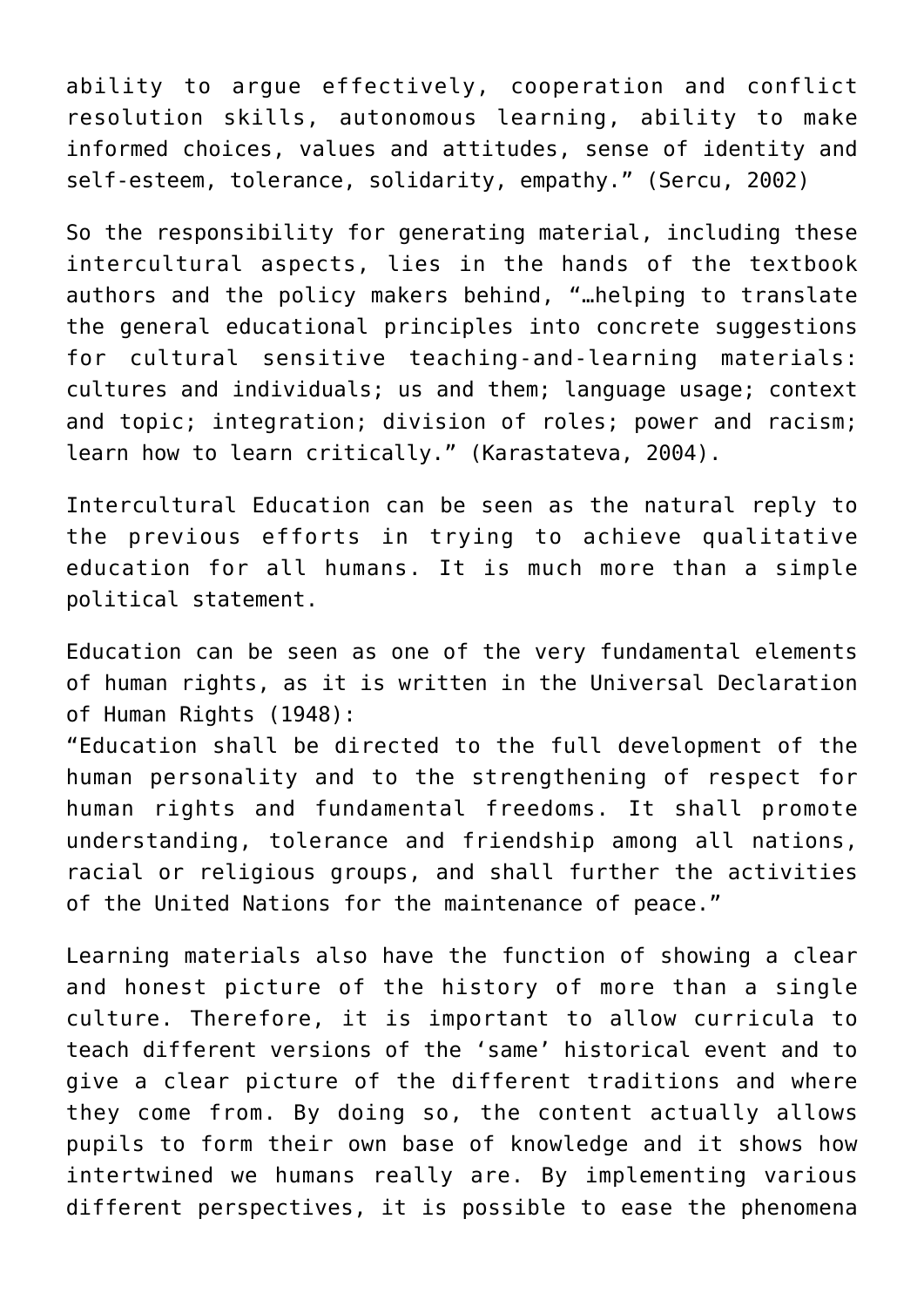of stereotyping in certain areas and to exchange them for a deeper understanding of cultural differences.

In summary, it can be said that learning environments have already changed immensely and will continue to do so in the future as more and more new learning possibilities are arising. Learning is moving from a simple series of corporate programs to an "environment" and an "experience", where the employees are highly motivated to further educate themselves and no longer need the push of the employers. In addition, the focus is not only placed on internal trainings, but also includes external trainings (Global Human Capital Trends 2016, 2016).

## **7. Conclusion**

Knowledge can be seen as a key success factor for any company. Internet technologies have brought many possibilities for easing the transfer of know-how and made it possible to access knowledge anywhere and at any time. MOOCs are in essence a restatement of online learning environments that have been in use for some time. What is new is the numbers of participants, being asynchronous, and the fact that the format concentrates on short form videos, automated or peer/self– assessment, case studies, problem-based scenarios, forums and ultimately open content from a representation of the world's leading HEIs.

This review demonstrates that there are various opportunities to apply MOOCs in a corporate context. The most obvious possibilities are in training and HRD or in customer training. Some of these tools can only be used reasonably when MOOCs are self-produced, others can easily be implemented with external MOOCs. The fields of application as well as the company's decision regarding self-producing the MOOC or using external MOOCs, depends on the available resources, the already existing training structure and on the willingness of the responsible persons to try new ways of learning. At the moment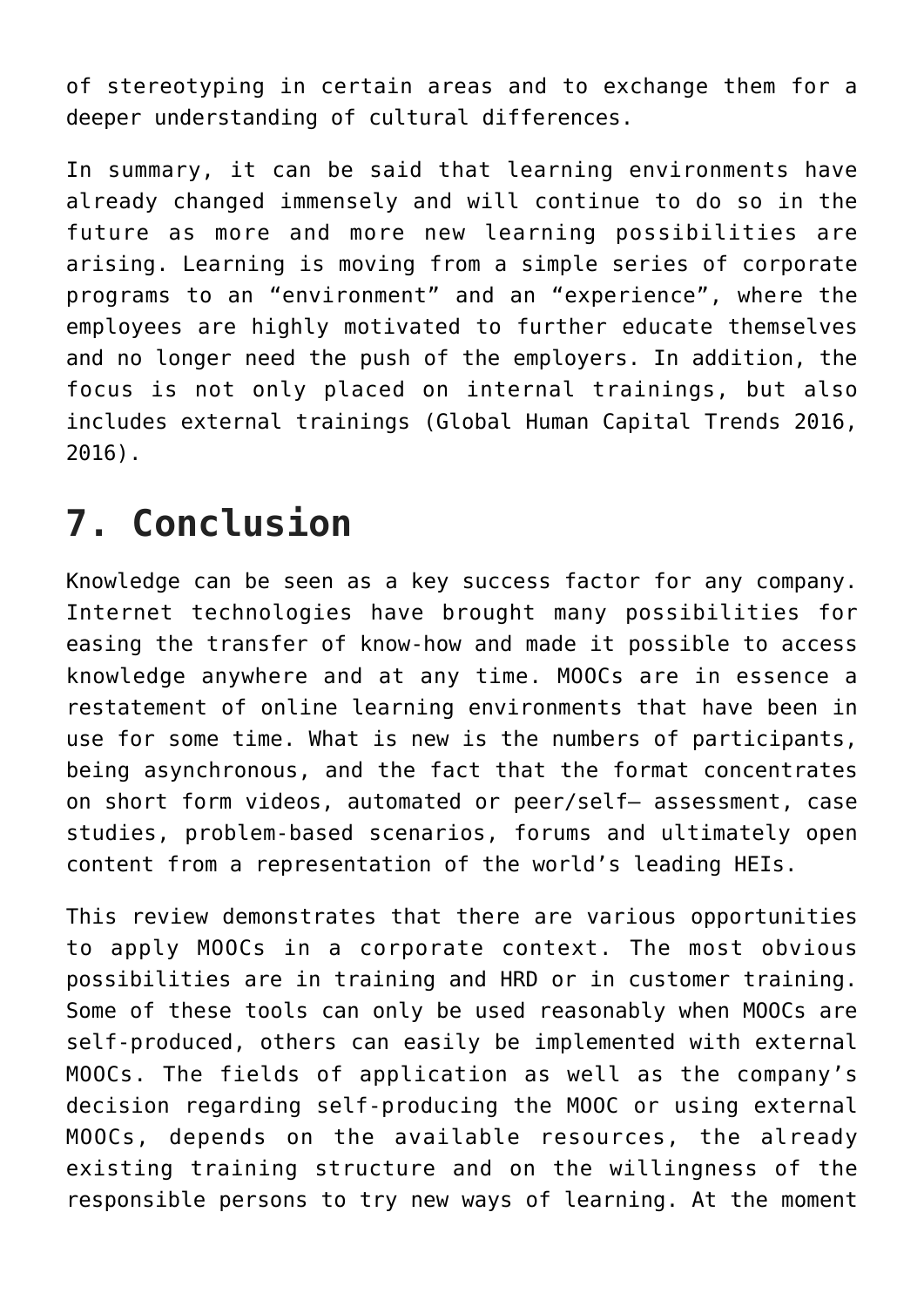many companies still prefer the use of MOOCs as a complementary tool and in addition to traditional trainings. According to McPherson & Bacow (2015), the interest in blended or hybrid concepts, so the combination of traditional face-toface trainings with online courses, is growing (138).

However, MOOCs still face some challenges regarding the design of the courses and some questions still need to be addressed, such as whether MOOCs could replace traditional education at universities in all of its facets of personal development. Another big challenge is also present from the employee's side. Many employees are still sceptical concerning e-learning and prefer the personal contact in traditional trainings. Once the employees are convinced that e-learning can indeed have benefits for them, that it can improve the learning environment in general and increase the compatibility of further education with social needs, the learners will accept online learning and will be more satisfied with this new training method (Lee et al., 2012, p. 404).

MOOCs have indeed a considerable chance to change the current learning environments in companies and they can have a remarkable impact on various areas in a company, not only in the HRD. There cannot be a uniform suggestion that MOOCs are the ultimate solution for all companies; this depends on various factors. Therefore, it can only be suggested that every company should weigh the opportunities and challenges and at least give MOOCs a try. Whatever the outcome is, the nature of higher education will have changed as a result of this new phenomenon.

## **8. Appendix: Human Resource Management at AVL List**

AVL is the world's largest independent company for the development of powertrain systems with internal combustion engines as well as instrumentation and test systems.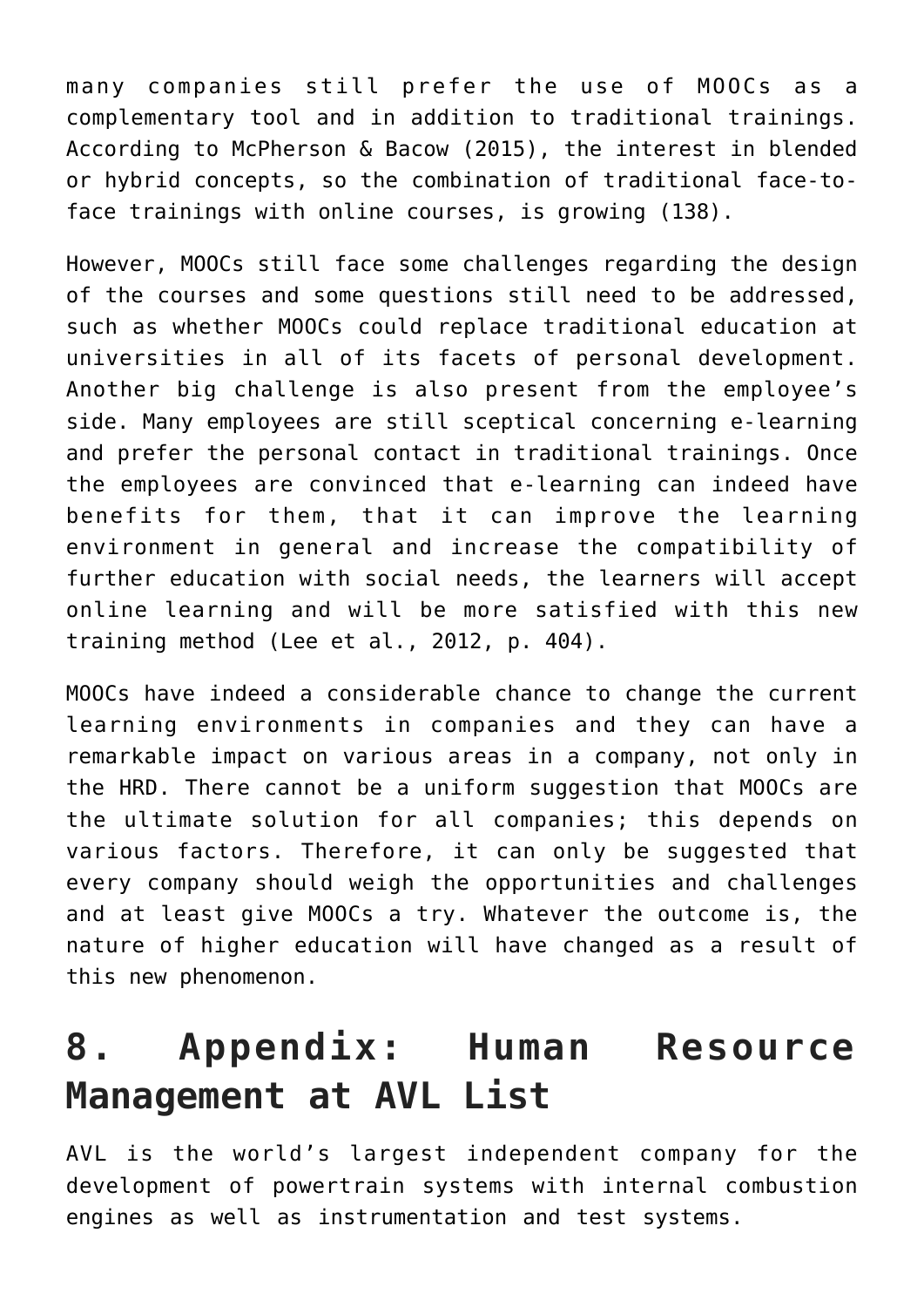## **8.1. AVLs areas of business**

AVL is an expert partner to the global automotive and mobility industry for the development of innovative powertrain systems. From diesel engines to electric drives, from alternative fuels to control software, from transmissions to batteries, we have been working in partnership with companies all over the world for more than 60 years. Unique synergies with AVL Instrumentation and Test Systems and AVL Advanced Simulation Technologies enable the development of highly creative, mature and application-specific solutions for our customers in order that they meet their future market challenges.

The need for CO2 reduction, the increasing complexity of new powertrain systems, and a requirement to achieve the highest possible level of process efficiency – along with the need to quickly launch new models – are some of the key challenges facing the automotive industry now and for the foreseeable future. (AVL, 2016)

## **8.2. Values**

Tomorrow's challenges require complex, resource intensive and timely solutions.

AVL is committed to turning pioneer achievements into world class products and processes:

- Co-operation with the world's top university research departments
- In-house research in basic phenomena
- Advanced tools for a more integrated development process
- A worldwide network of engineers and scientific experts with individual strengths and cultural diversity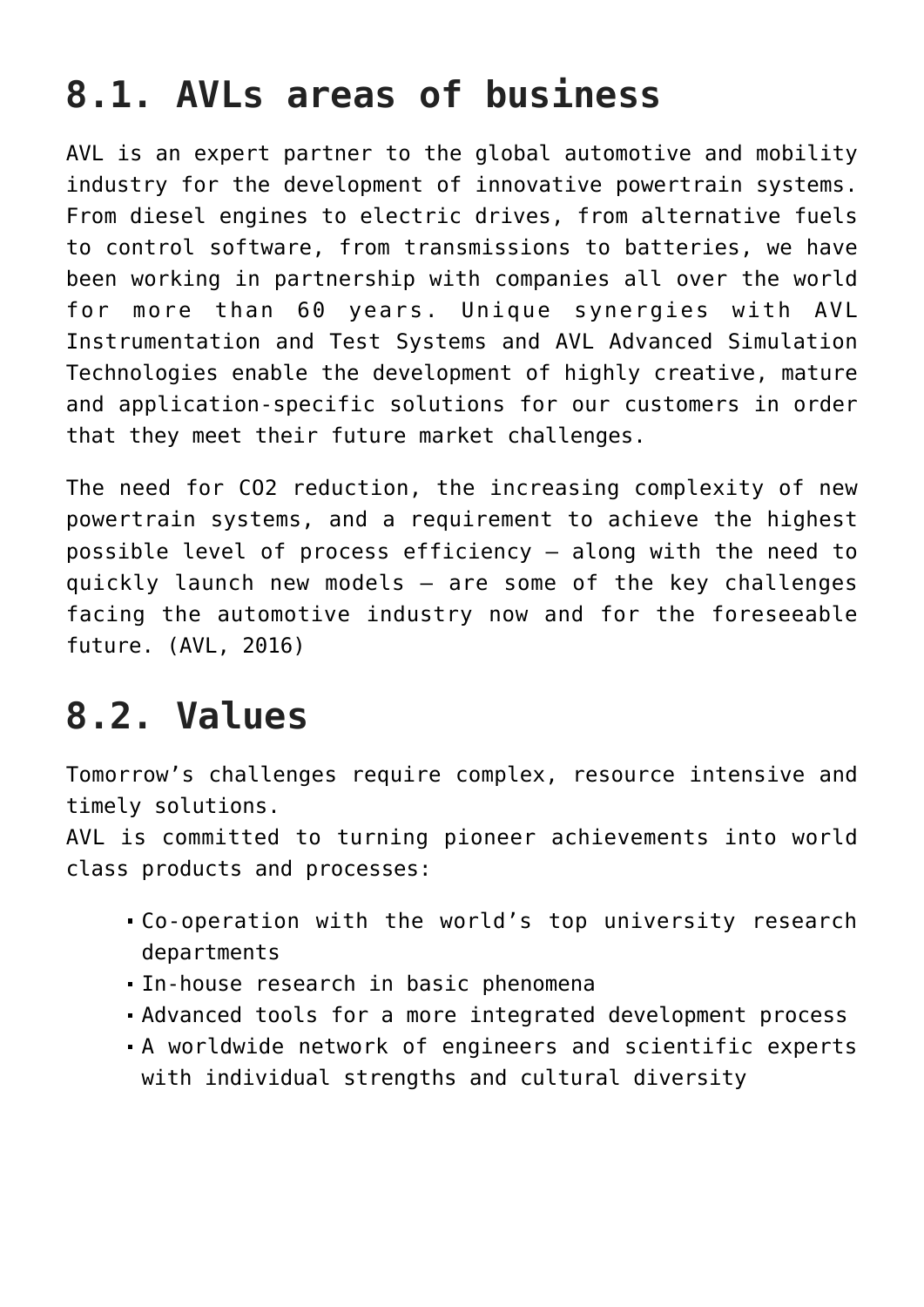## **8.3. Customer & Staff Training**

Skills Management combined with Product Training and Technology Seminars enable our customers to achieve a thorough knowledge of automotive test systems. High-quality, professional training classes at customer site or at AVL Training Centers provide first-class knowledge for competent, safe and reliable operation and the best utilization of test systems. AVL training courses are carried out by our specially qualified, professional trainers.

### **8.4. AVL Approach**



*Figure 3: HR Activities (AVL, 2016)*

Organizational excellence is required in order to cope with the competitive forces that the companies face today and also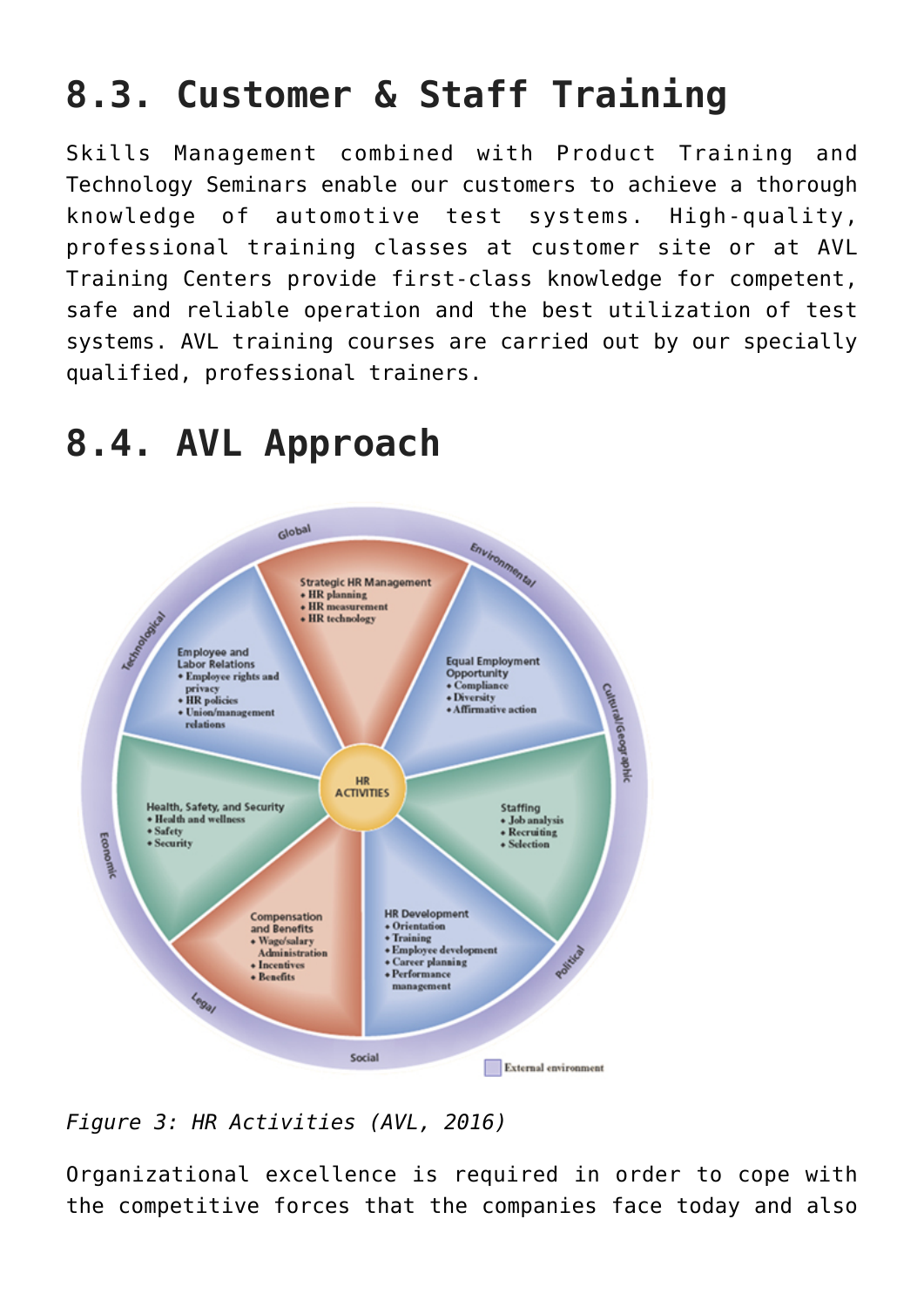in the future. The efforts to achieve such excellence through a focus on learning, quality, teamwork, and reengineering are driven by the way Human Resource (HR) departments get things done and how they treat their people.

HR is undergoing an extreme makeover to deliver greater business impact and drive HR and business innovation. It is necessary to actively explore new approaches to learning and development as they are confronted by increasing skills gaps.

A focus on leadership at all levels, coupled with consistent year-over-year spending in this area, is key to building sustainable performance and engaging employees in the new world of work.

Development within a company may be seen as a holistic process that empowers its staff to improve their personal, business and technical skills in a knowledge but also experience based way. Development activities are a combined effort of the company on the one side and every individual employee on the other side in order to bring out every employees' potential and capabilities needed for fulfilling the company's goals and for personal growing at the same time.

Training comprises all forms of acquiring know-how and experience – face-to-face, e-learning, on the job-training, mentoring etc. Whilst the focus of training activities is on the job that an individual currently holds, a holistic approach is used whenever it is possible to prepare staff for the changing conditions in a project-driven environment. All training is needs and skills based. The individual needs are defined in the performance review talks that each employee conducts with his/her line manager on an annual basis. Usually training programs for key functions in the areas of project and product management, sales, service and line management are used as well as several joint ventures with Universities or other Higher Education Institutions (HEIs). Altogether, companies and especially global corporations run very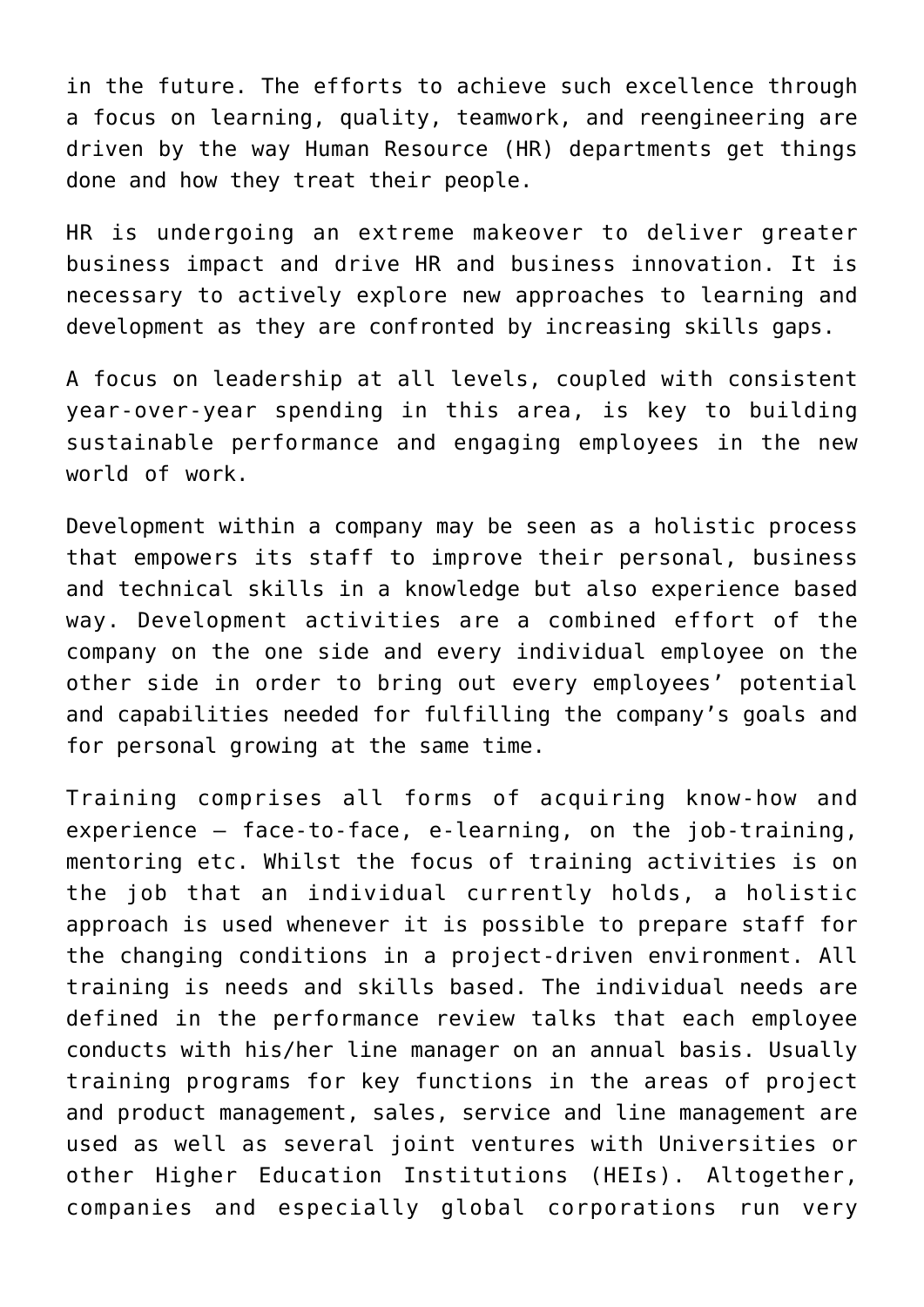professional internal education institutions that often even reach the complexity of a public education institute.

## **8.5. Skills Assessment**

AVL provides an objective and independent skills assessment for staff members who are responsible for powertrain/vehicle testing and development. The current knowledge of the staff is considered as a basis to further develop required skills according to the job functions in modern test labs. The result of the skills assessment draws a picture about the efficiency of the whole team and leads automatically into an education plan for each staff member, thus providing valuable input for human resource planning.

The program is based on and carried out with the well-proven AVL method AVL ASSET which includes the following steps:

- Analyses of the installed testing equipment with the related applications and the personnel structure of the staff.
- Skills matrix definition for the staff members: functions / job profiles / required skills.
- Skills assessment of every relevant staff member to evaluate current skills.
- Education plan formulation for every staff member based on a delta analysis comparing current skill levels required and skill profiles.
- Training activities tailored according to education plan.

## **References**

Auernheimer, G., v. Blumenthal, V. and Stübig, H. (1994) 'Zur Offenheit von Schulsystemen für kulturelle Vielfalt. Gesichtspunkte für einen internationalen Vergleich'.

AVL (2016), [Online], Available: <http://www.avl.com>[15 Feb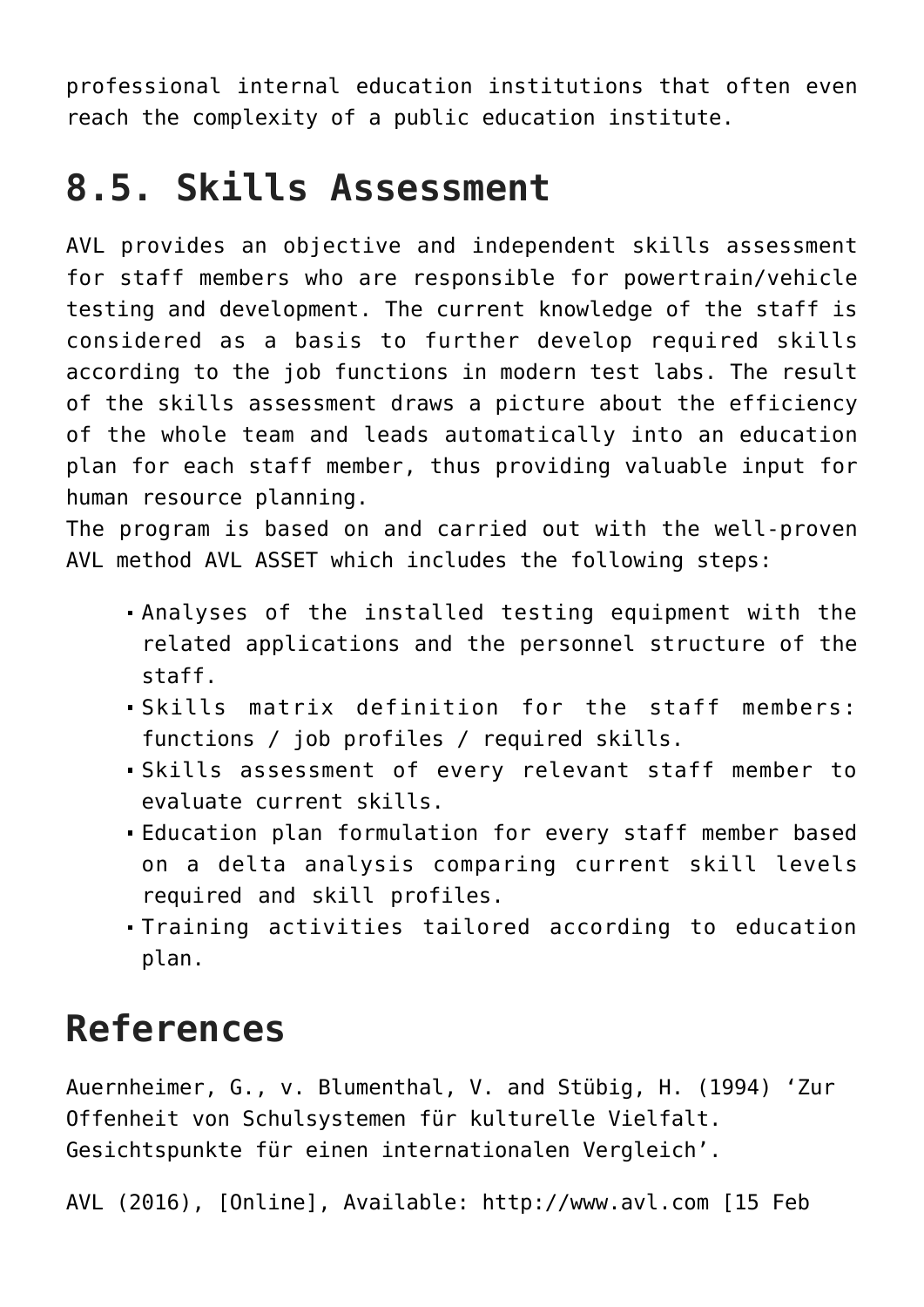2016].

Banerjee, A.V. and Duflo, E. (2014) 'Economics Education in the digital age: the implications of online technologies and MOOCs', *American Economic Review*, pp. 514-518.

Clarke, T. (2013) 'The advance of the MOOCs (massive open online courses)', *Education + Training*, pp. 403 – 413.

Coughlan, S. (2014) *BBC News*, [Online], Available: <http://www.bbc.com/news/education-29206086>[23 Mar 2016].

Coursera. (2016). *Partners*. [Online], Available: <https://www.coursera.org/about/partners> [23 Mar 2016].

*Deloitte* (2016), [Online], Available:

[https://www2.deloitte.com/content/dam/Deloitte/global/Document](https://www2.deloitte.com/content/dam/Deloitte/global/Documents/HumanCapital/gx-dup-global-human-capital-trends-2016.pdf) [s/HumanCapital/gx-dup-global-human-capital-trends-2016.pdf](https://www2.deloitte.com/content/dam/Deloitte/global/Documents/HumanCapital/gx-dup-global-human-capital-trends-2016.pdf) [28 Apr 2016].

Esen, E. and Collison, J. (2005) *Society for Human Resource Management*, [Online], Available: [https://www.shrm.org/research/surveyfindings/documents/employe](https://www.shrm.org/research/surveyfindings/documents/employee%20development%20survey%20report%20-%20%20a%20study%20by%20shrm%20and%20catalyst.pdf) [e%20development%20survey%20report%20-](https://www.shrm.org/research/surveyfindings/documents/employee%20development%20survey%20report%20-%20%20a%20study%20by%20shrm%20and%20catalyst.pdf) [%20%20a%20study%20by%20shrm%20and%20catalyst.pdf](https://www.shrm.org/research/surveyfindings/documents/employee%20development%20survey%20report%20-%20%20a%20study%20by%20shrm%20and%20catalyst.pdf) [12 Apr 2016].

*FutureLearn* (2016), [Online], Available: <https://www.futurelearn.com/about>[23 Mar 2016].

Giesche, S. (2010) 'Interkulturelle Kompetenz als zentraler Erfolgsfaktor im internationalen Projektmanagement', in Steffen, R. *Internationale und interkulturelle Projekte erfolgreich umsetzen*, Hamburg: Diplomica Verlag GmbH.

Hill, R. and Stewart, J. (2000) 'Human resource development in small organizations', *Journal of European Industrial Training*, pp. 105-117.

Iversity. (2015a). *One Million Course Enrolments and a*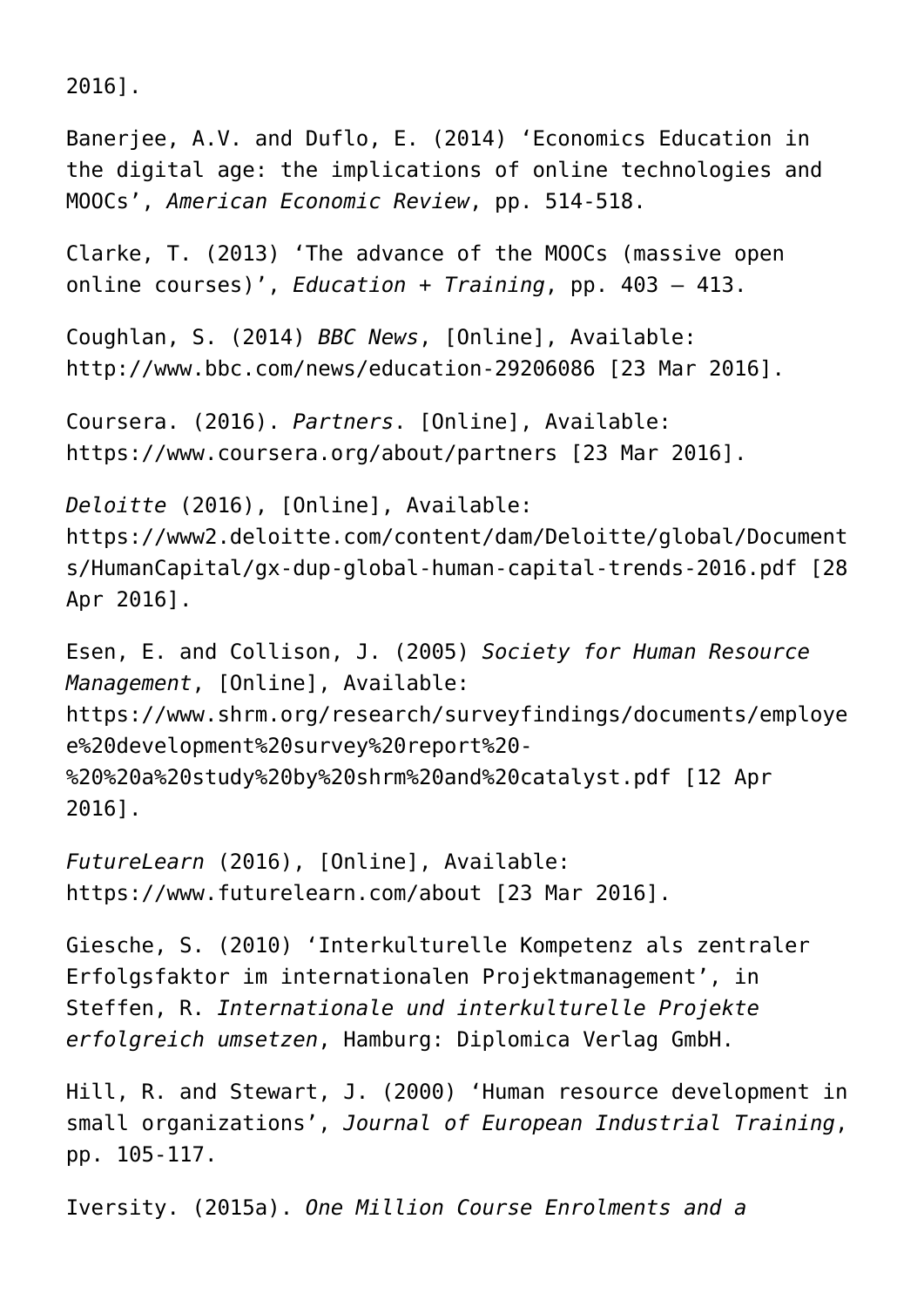*Successful Financing Round at iversity*. [Online], Available: <https://iversity.org/en/pages/one-million-enrollments> [23 Mar 2016].

Iversity. (2015b). *KPMG und iversity: Online-Kurs zur Zukunft der digitalen Weiterbildung*. [Online], Available: <https://iversity.org/de/pages/kpmg-corp-digital-learning>[23 Mar 2016].

Koehl, R. (1977) 'The Comparative Study of Education: Prescription and Change', *Comparative Education Review*, p. 190.

Kron, W.F. (2008) *Grundwissen Didaktik*, München: Ernst Reinhardt Verlag.

Lapal, R. (2015) *edX Blog*, [Online], Available: <http://blog.edx.org/edx-mckinsey-academy-collaborate-new>[23 Mar 2016].

Mayr, K., Resing, P. and Schraz, M. (2009) *E-Learning im Schulalltag*, Kempten: Klinkhard.

McPhee, I. and Söderström, T. (2012) 'Distance, online and campus higher education: reflections on learning outcomes', *Campus-Wide Informaiton Systems*, pp. 144-155.

McPherson, M.S. and Bacow, L.S. (2015) 'Online Higher Education: Beyond the Hype Cycle', *Journal of Economic Perspectives*, pp. 135-154.

Nafukho, F.M. and Muyia, M.H. (2013) 'The World Bank's Africa Virtual University Project: a revisit', *European Journal of Training and Development*, pp. 646-661.

National Research Council, O. (2008) *Common standards for K-12 education: Considering the evidence*, Washington: The National Academics Press.

Neumann, T. (2009) *Errichtung einer Wissensmanagement*